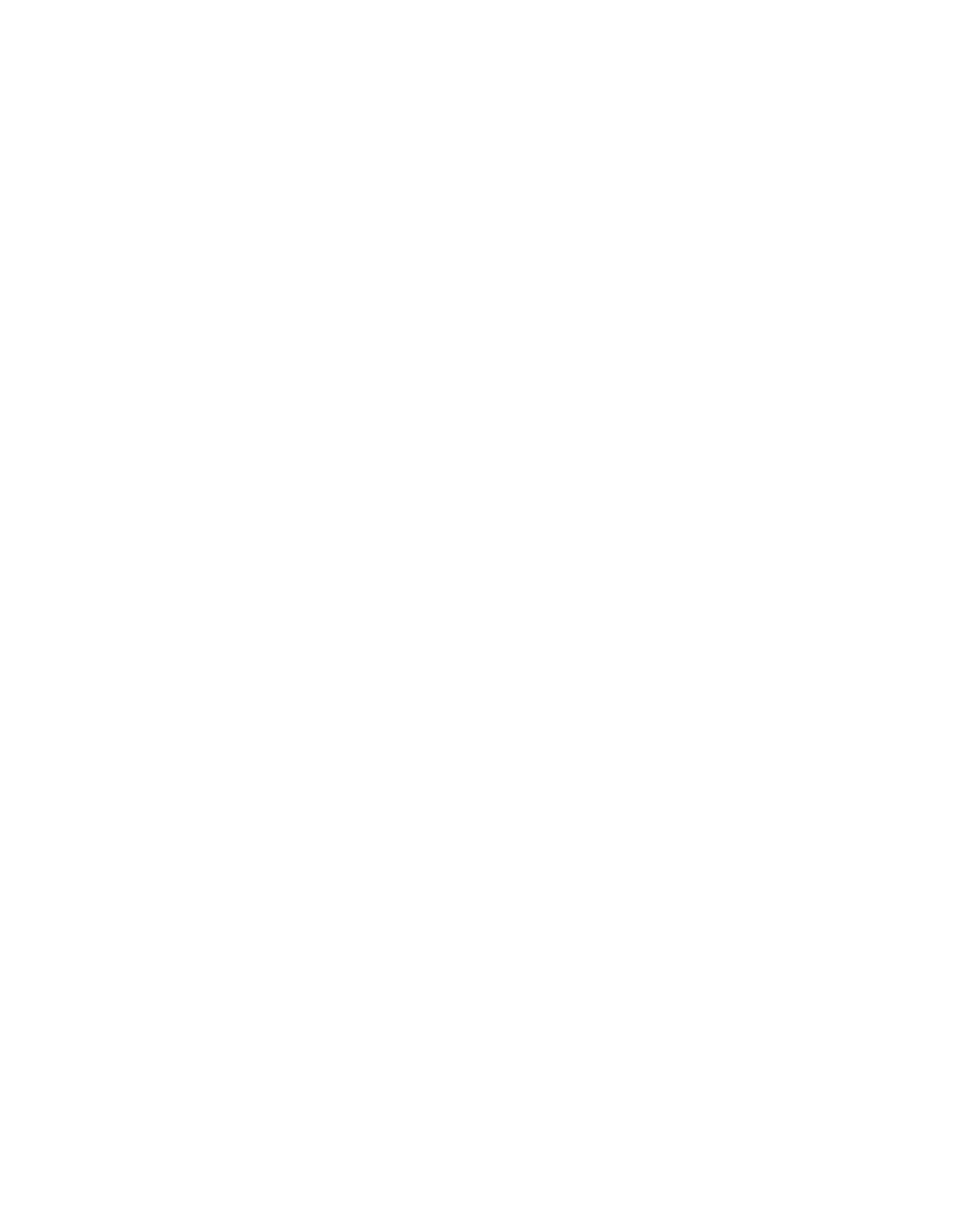## **TABLE OF CONTENTS**

| <b>Notes to Financial Statements:</b> |
|---------------------------------------|
|                                       |
|                                       |
|                                       |
|                                       |
|                                       |
|                                       |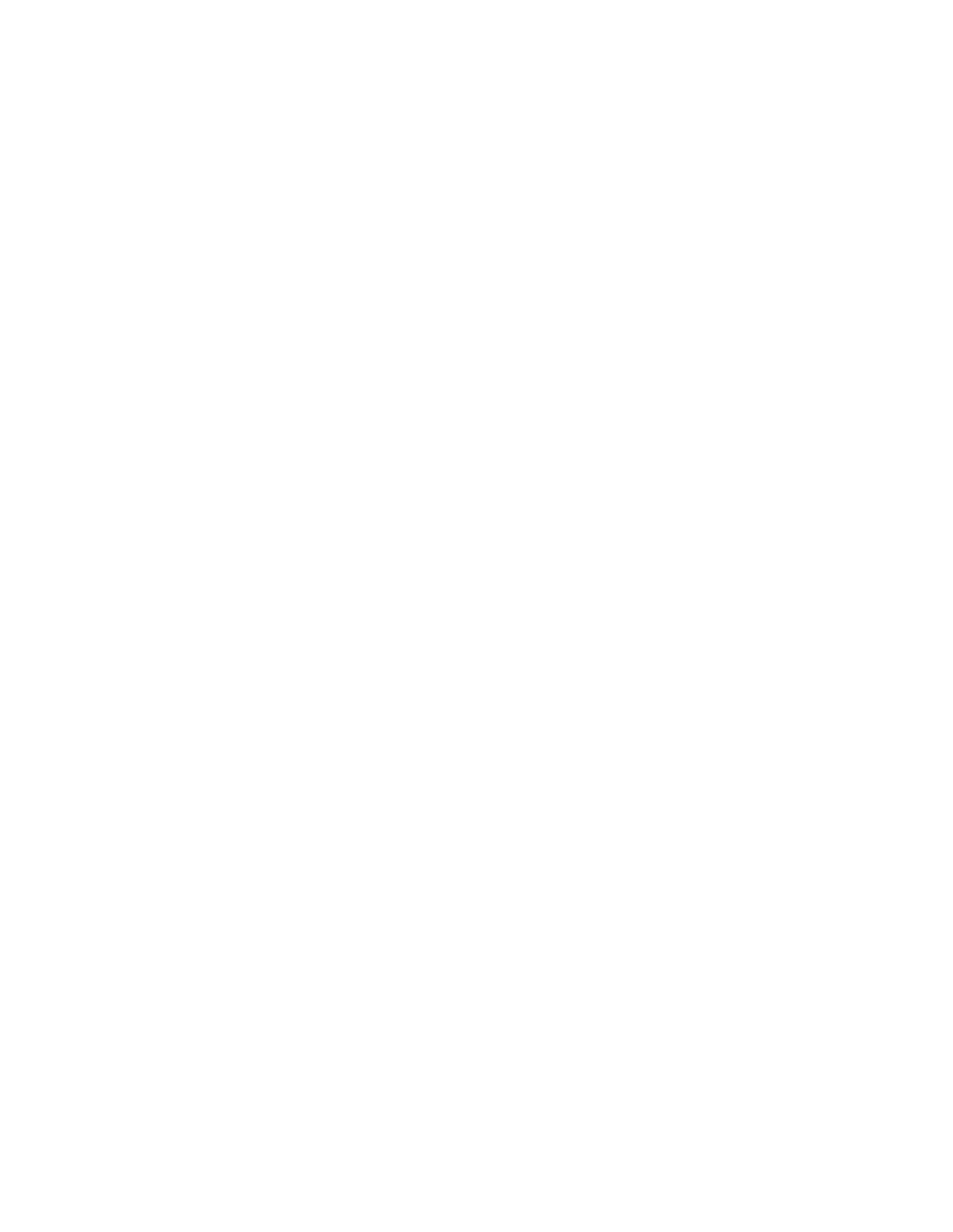## **PERAC**<br>
COMMONWEALTH OF MASSACHUSETTS | PUBLIC EMPLOYEE RETIREMENT ADMINISTRATION COMMISSION

PHILIP Y. BROWN, ESQ., *Chairman*

JOHN W. PARSONS, ESQ., *Executive Director*

Auditor SUZANNE M. BUMP | KATHLEEN M. FALLON | KATE FITZPATRICK | JAMES M. MACHADO | ROBERT B. McCARTHY | JENNIFER F. SULLIVAN

September 6, 2019

The Public Employee Retirement Administration Commission has completed an examination of the Attleboro Retirement System pursuant to G.L. c. 32,  $\S$  21. The examination covered the period from January 1, 2014 to December 31, 2017. This audit was conducted in accordance with the accounting and management standards established by the Public Employee Retirement Administration Commission in regulation 840 CMR 25.00. Additionally, all supplementary regulations approved by PERAC and on file at PERAC are listed in this report.

In our opinion, the financial records are being maintained and the management functions are being performed in conformity with the standards established by the Public Employee Retirement Administration Commission with the exception of those noted in the findings presented in this report.

In closing, I acknowledge the work of examiners Elaine Pursley and Junior Yanga who conducted this examination, and express appreciation to the Board of Retirement and staff for their courtesy and cooperation.

Sincerely,

John<sup>'</sup> W. Parsons, Esq. Executive Director

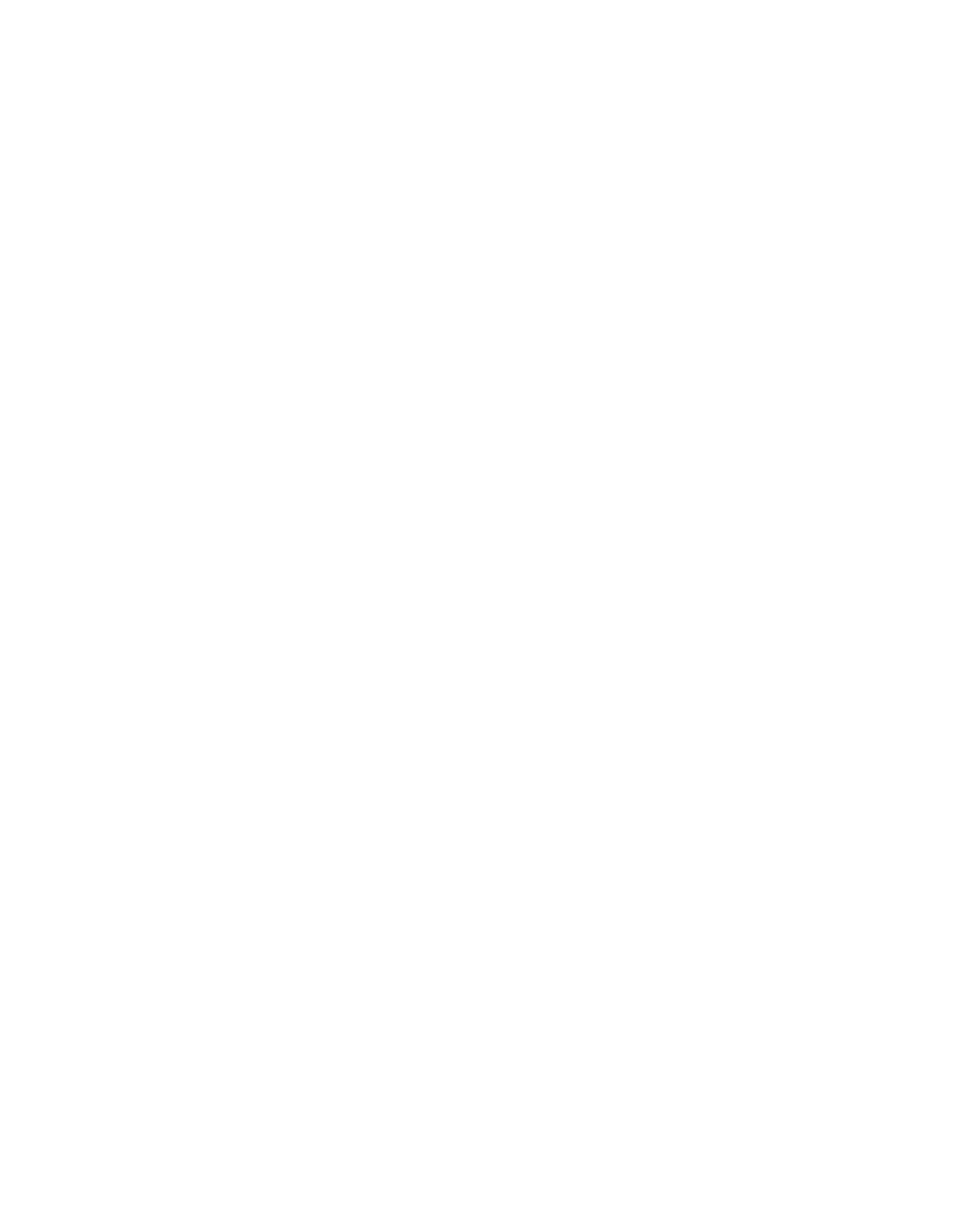## EXPLANATION OF FINDINGS AND RECOMMENDATIONS

## **1. Call Firefighter Buybacks:**

The Attleboro Retirement Board approved call firefighter buybacks pursuant to c. 32, section  $4(2)(b)$  and  $(b1/2)$  that are not valid. Members who receive credit under the provisions of s.  $4(2)(b)$ must become members of the fire department of the same community in which they perform their call firefighter service. Section 4(2)(b1/2) waives this requirement, however, this provision only applies if the municipality where the call time is served adopts this section. If the Town or municipality does not adopt section 4(2)(b1/2), then the buyback is not allowed.

We found two active members and three retired members with invalid buybacks. Two out of the three retirees were overpaid an estimated \$100K each.

**Recommendation:** For the active members, the Board must refund the monies paid by the member and adjust service records accordingly. For the retired members, the Board must refund the payments, recalculate the retirement allowances after removing the call firefighter creditable service and request the return of the overpayments made to them.

The Board may also consider whether a waiver of the overpayment is appropriate pursuant to G.L. c. 32,  $\S$  20(5)(c)(3). Even if a waiver is granted by the Board the retirees' benefit must be recalculated going forward without the inclusion of the call firefighter creditable service.

The Board should review all call firefighter buybacks that have occurred to determine if any other buybacks were improperly permitted and must correct any such purchases.

#### *Board Response:*

The Board's legal counsel reviewed all of the cases involving the purchase of call firefighter time. In two of the retiree cases it was determined that the members were entitled to purchase their time due to the fact that they were wrongfully excluded from membership in the systems that they performed the call service. Both of the communities were in the Bristol County Retirement System and Bristol County accepted liability for the time and has been remitting payment under 3(8)( c) in accordance with letters issued by PERAC to the Attleboro System for the members since their retirement. As a result of the research by its legal counsel the Board voted not to make any change to the retirees' retirement allowances.

The third retiree also purchased time from Bristol County Retirement who accepted liability and PERAC approved the 3(8)(c) payment by letter dated September 12, 1989. Based upon this information the Board voted to make no change to the retiree's retirement allowance.

In further research it was determined that an additional retired firefighter had purchased call time with the Town of Bellingham. In a letter dated May 20, 1996 the Norfolk County Retirement Board set forth that the Retirement System would not accept liability due to the fact that the retiree never became a full time employee of the Bellingham Fire Department. The Board's legal counsel determined that the retiree may be entitled to purchase service under a different section of the statute because he was a public employee as a call firefighter but not a member of the Retirement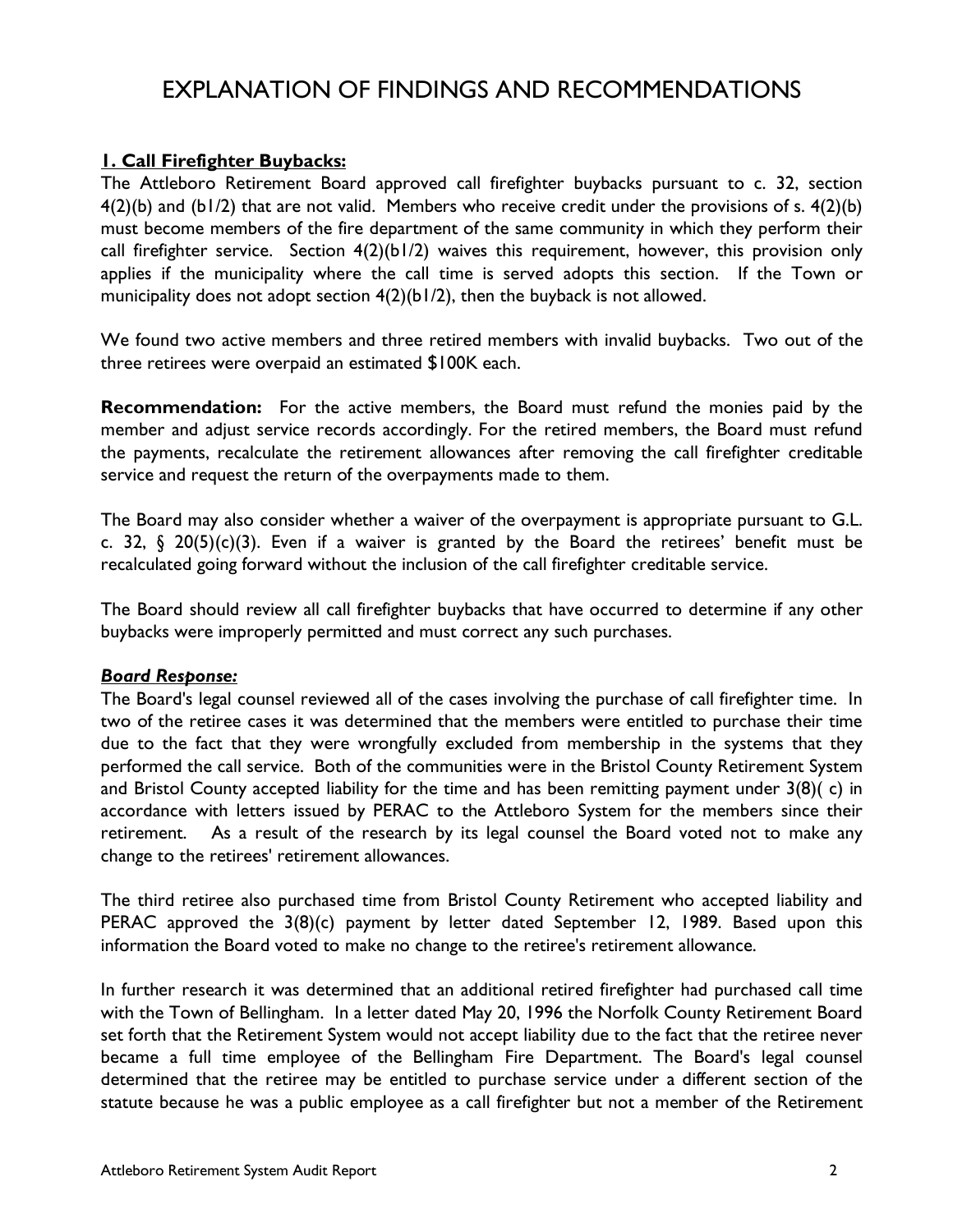## EXPLANATION OF FINDINGS AND RECOMMENDATIONS (Continued)

System, which may be available because of his membership in Attleboro. This case remains open as the Board gathers additional information.

For the active members each case is being investigated separately and action will be taken to refund payments with interest if it is determined that the purchase was wrongfully permitted.

## *PERAC Response:*

PERAC will continue to work with and review supplementary material and argument received from the Board.

## **2. Active Membership – Other Service Buybacks:**

We found that four active members' buyback calculations used incorrect interest rates.

- One member purchased prior non-membership time at a different board and was charged buyback interest (or half of actuarial interest). The purchase of the buyback was in 2018. Full actuarial interest should have been charged.
- One member paid for a redeposit of a refund and was charged full actuarial interest. The purchase was in 2013 and was within one year of return to service. Buyback interest should have been charged.
- One member purchased prior non-membership time within the Attleboro Retirement Board and paid regular interest. The purchase was in 2012. Buyback interest should have been charged.

**Recommendation:** The Board should review previously calculated service purchases. Overpayments of interest should be returned to the members, and underpayments recalculated.

#### *Board Response:*

Service purchases are being reviewed. A refund of any overpayment by a member will be issued where necessary.

#### **3. Investment Management Fees:**

We noted that Wells Fargo and Hancock Timberland had negative management fees on the Annual Statement's Schedule 7 Summary of Investment Related Fees. We found that these investment managers provided the fee information separately from their statements and the Board was not recording these fees to the General Ledger (GL) account #5304 Management Fees correctly. The total understatement over the four-year period is approximately \$125,000. The disbursements page in this report will reflect the full fees charged by these managers.

**Recommendation:** The Attleboro Retirement Board needs to review the accounting of investments in detail to ensure that all management fees are properly recorded in the GL and reported on the Annual Statements. The Retirement Board must not "net" management fees for accounting purposes, but needs to record gross management fees and income for each investment.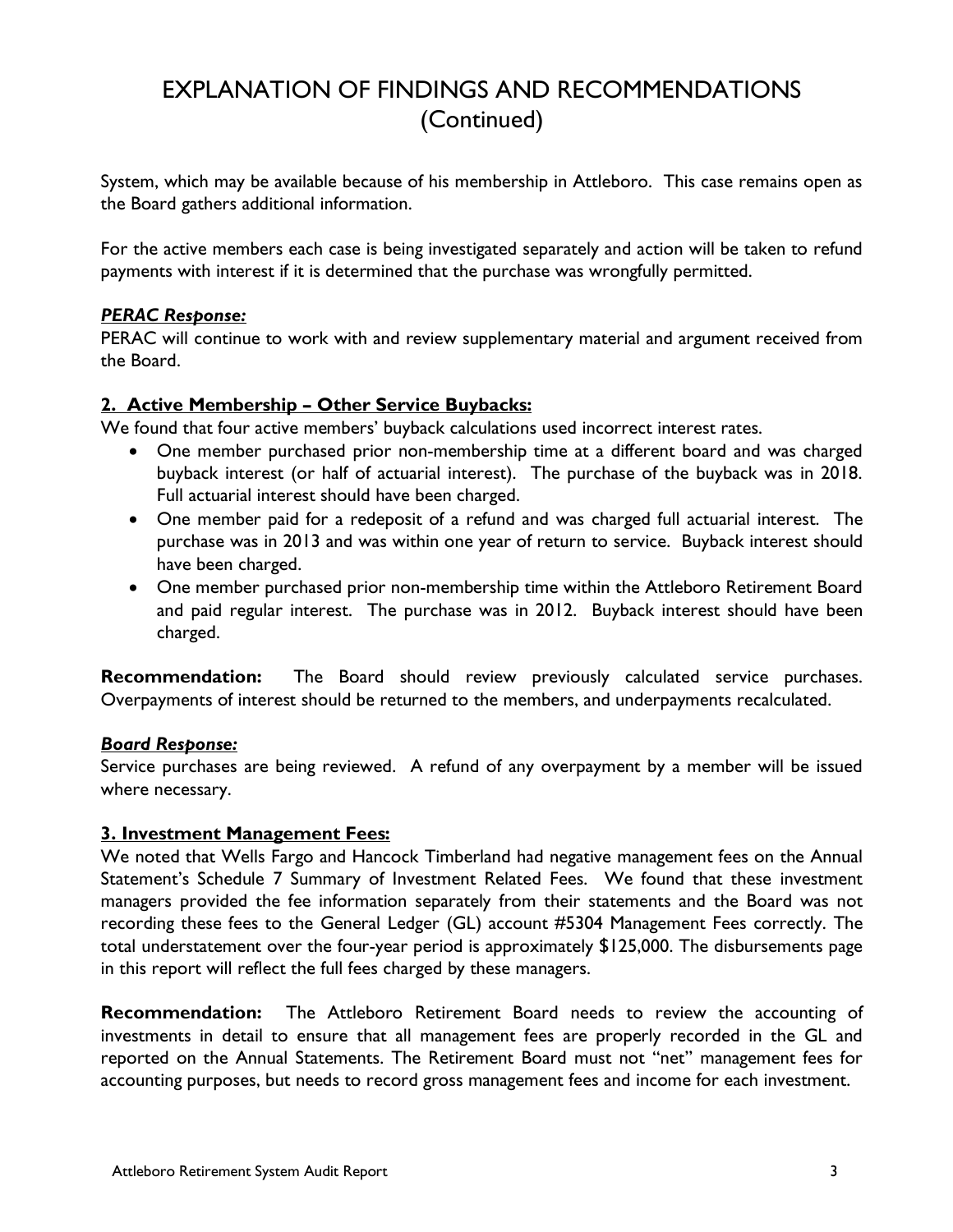## EXPLANATION OF FINDINGS AND RECOMMENDATIONS (Continued)

#### *Board Response:*

The accounting investment fees were reviewed with the PERAC auditors and the proper recording of fees has been implemented as of January I, 2019.

#### **4. New Retirement Allowance Calculations:**

We tested 20 new retirements during the audit period and found four were underpaid.

- One retiree's three highest consecutive years of regular compensation excluded Summer School pay and another retiree's three highest consecutive years excluded Athletics/Intramural pay.
- One retiree's three highest consecutive years of regular compensation occurred at a different board, so Attleboro used the deductions taken to determine the regular compensation for the retirement allowance calculation. We noted that one month of deductions was missing from the earnings used in the calculation.
- One retiree was missing Longevity in one year of the three highest consecutive years.

**Recommendation:** Summer School and Athletics/Intramural pay must be included in regular compensation per 840 CMR 15.03 3(b) which states that "predetermined, non-discretionary and guaranteed" payments are regular compensation. The Board must review and recalculate the retirement allowances for these retirees. In addition, the Board needs to review with the payroll department to ensure that retirement deductions are taken out of this pay for active members.

#### *Board Response:*

The Board does not agree with the determination that summer school pay and athletics /intramural pay should be included in the member's calculation. The pay received for summer school was above and beyond the member's regular pay and is not included in the collective bargaining agreement and therefore not subject to retirement deduction. The School Payroll Department was contacted to clarify the payment received by the member under the athletic/intramural pay code. The member did not work as a coach but worked selling tickets, collecting tickets or performing security at sporting events. The two other calculations in question are being reviewed and if the Board agrees with PERAC's recommendation the benefits will be recalculated.

#### **FINAL DETERMINATION**:

*PERAC Audit staff will follow up in six (6) months to ensure appropriate actions have been taken regarding all findings.*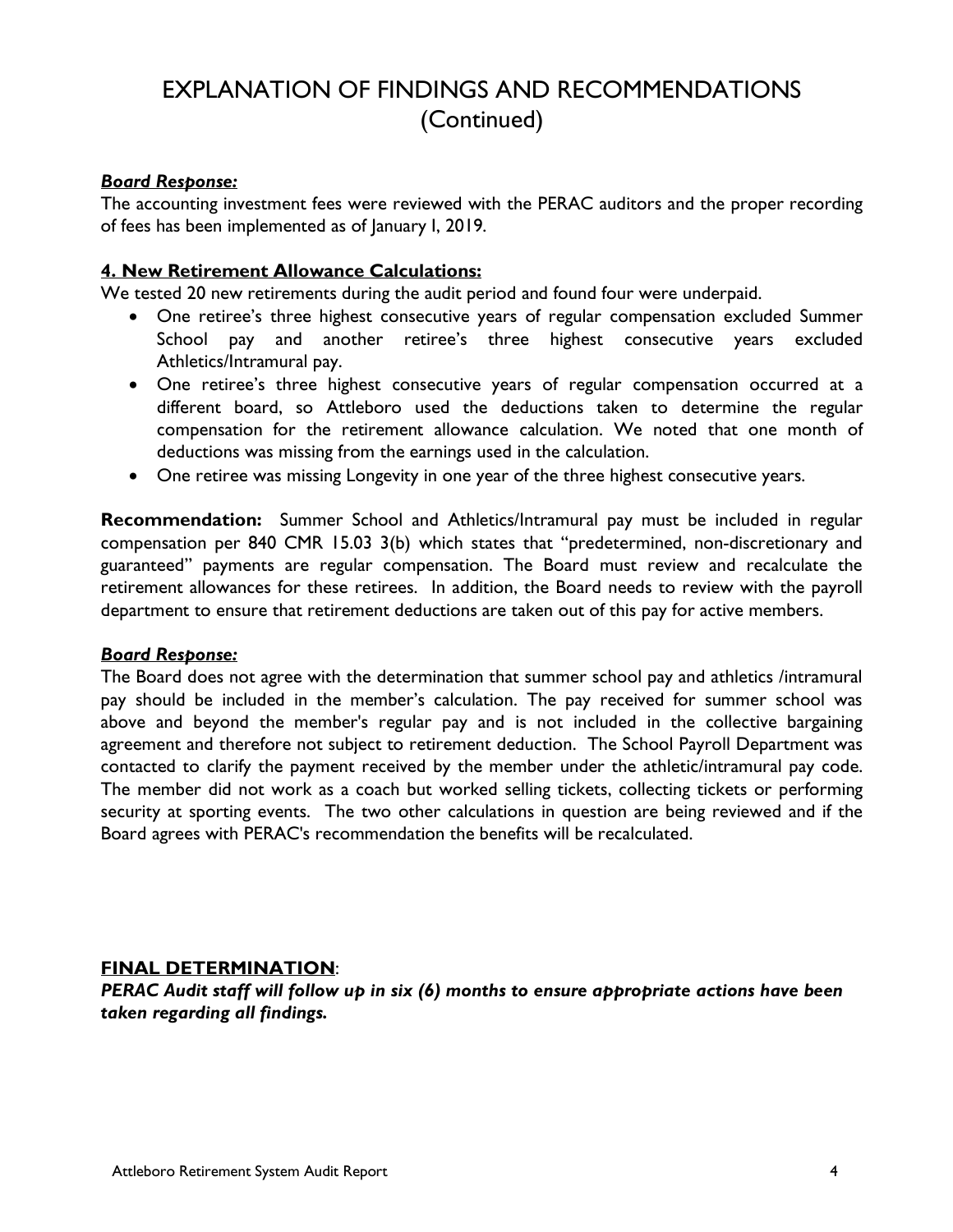## STATEMENT OF LEDGER ASSETS AND LIABILITIES

|                                           | AS OF DECEMBER 31. |               |               |               |
|-------------------------------------------|--------------------|---------------|---------------|---------------|
|                                           | 2017               | 2016          | 2015          | 2014          |
| <b>Net Assets Available For Benefits:</b> |                    |               |               |               |
| Cash                                      | \$896,301          | \$1,772,225   | \$2,772,806   | \$2,851,101   |
| <b>Fixed Income Securities</b>            | 667                | 760           | 1,057         | 1,442         |
| Equities                                  | 44,088,779         | 45,882,990    | 52,899,285    | 57,877,695    |
| Pooled Domestic Equity Funds              | 27,550,909         | 18,167,742    | 7,094,802     | 6,908,981     |
| Pooled International Equity Funds         | 23,587,878         | 17,456,070    | 16,662,520    | 17,617,540    |
| Pooled Domestic Fixed Income Funds        | 27,467,994         | 24,899,737    | 25,856,200    | 25,769,444    |
| Pooled Alternative Investment Funds       | 1,462,448          | 710,571       | 342,522       | 55,717        |
| Pooled Real Estate Funds                  | 23, 131, 478       | 21,220,559    | 18,470,681    | 16,105,322    |
| Interest Due and Accrued                  | 1,208              | 919           | 444           |               |
| Accounts Receivable                       | 100,325            | 176,376       | 68,825        | 156,428       |
| Accounts Payable                          | (275, 249)         | (291, 962)    | (276, 382)    | (324,510)     |
| <b>Total</b>                              | \$148,012,737      | \$129,995,987 | \$123,892,760 | \$127,019,167 |
| <b>Fund Balances:</b>                     |                    |               |               |               |
| Annuity Savings Fund                      | \$33,506,596       | \$33,010,574  | \$31,915,245  | \$30,664,007  |
| <b>Annuity Reserve Fund</b>               | 10,032,650         | 8,819,506     | 8,228,699     | 7,938,267     |
| Pension Fund                              |                    |               |               |               |
| Military Service Fund                     | 39,037             | 51,218        | 42,944        | 42,901        |
| <b>Expense Fund</b>                       |                    |               | n             |               |
| Pension Reserve Fund                      | 104,434,454        | 88, I 14, 689 | 83,704,872    | 88,373,992    |
| Total                                     | \$148,012,737      | \$129,995,987 | \$123,891,760 | \$127,019,167 |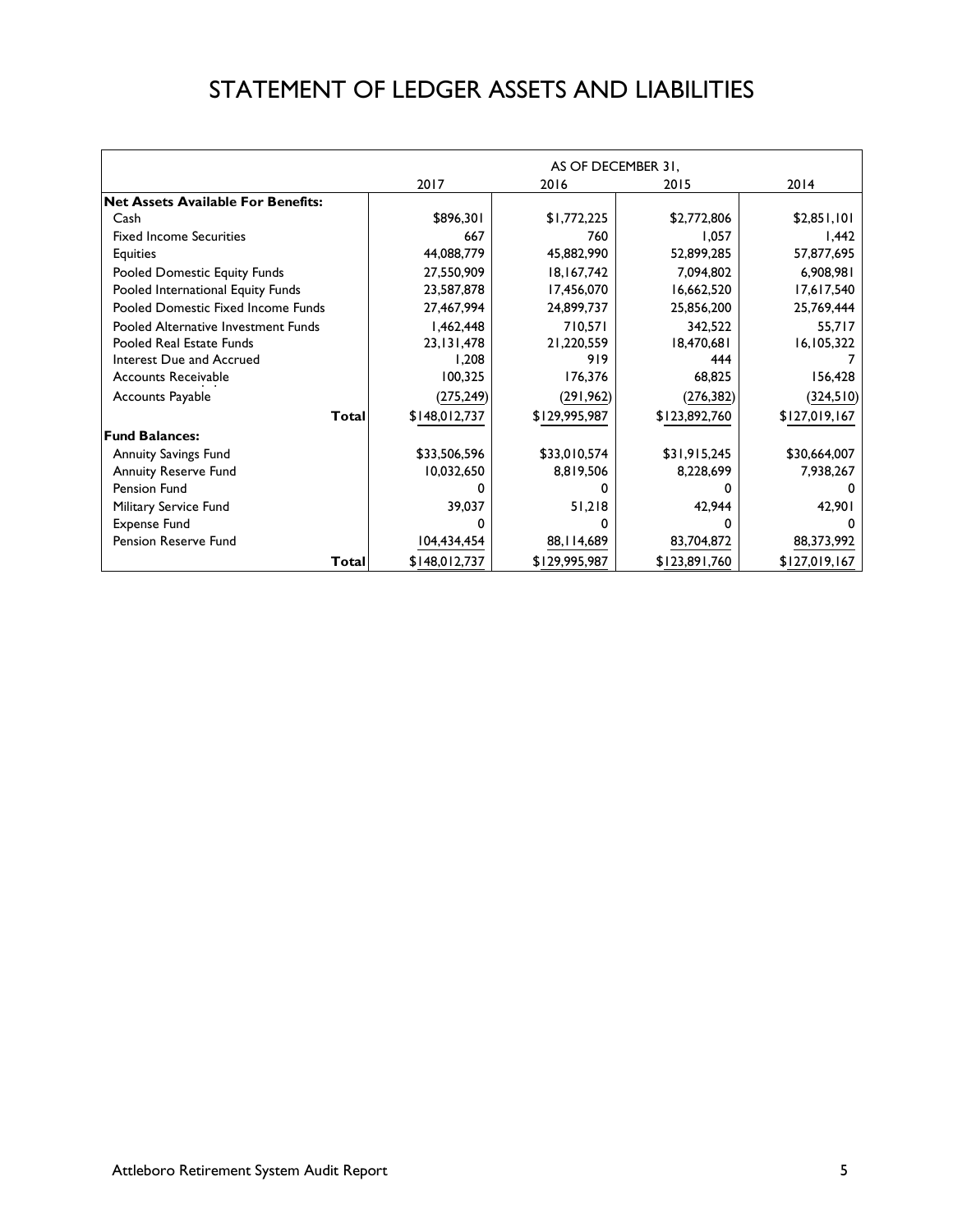## STATEMENT OF CHANGES IN FUND BALANCES

|                            | Annuity<br>Savings<br>Fund | Annuity<br>Reserve<br>Fund | Pension<br>Fund | Military<br>Service<br>Fund | Expense<br>Fund | Pension<br>Reserve<br>Fund | Total<br>All<br><b>Funds</b> |
|----------------------------|----------------------------|----------------------------|-----------------|-----------------------------|-----------------|----------------------------|------------------------------|
| Beginning Balance 2014     | \$29,830,767               | \$7,234,952                | \$0             | \$40,203                    | \$0             | \$85,216,941               | \$122,322,863                |
| Receipts                   | 3,170,742                  | 224,216                    | 6,069,938       | 2,698                       | 1,125,502       | 6,077,739                  | 16,670,834                   |
| Interfund Transfers        | (1,847,981)                | 1,847,563                  | 2,921,106       | 0                           | 0               | (2,920,688)                | 0                            |
| <b>Disbursements</b>       | (489, 521)                 | (1,368,463)                | (8,991,044)     | 0                           | (1, 125, 502)   | 0                          | (11, 974, 530)               |
| Ending Balance 2014        | 30,664,007                 | 7,938,267                  | $\mathbf 0$     | 42,901                      | 0               | 88,373,992                 | 127,019,167                  |
| Receipts                   | 3,154,086                  | 239,652                    | 6,359,788       | 43                          | 969,069         | (1,592,577)                | 9,130,061                    |
| Interfund Transfers        | (1,533,597)                | 1,534,015                  | 3,076,125       | 0                           | 0               | (3,076,543)                |                              |
| <b>Disbursements</b>       | (369, 251)                 | (1,483,235)                | (9, 435, 913)   | 0                           | (969, 069)      | 0                          | (12, 257, 468)               |
| Ending Balance 2015        | 31,915,245                 | 8,228,699                  | $\mathbf 0$     | 42.944                      | 0               | 83,704,872                 | 123,891,760                  |
| Receipts                   | 3,622,289                  | 259.322                    | 6,718,085       | 8,274                       | 961,490         | 7,728,753                  | 19,298,213                   |
| Interfund Transfers        | (2,143,879)                | 2,143,879                  | 3,318,935       | 0                           | 0               | (3,318,935)                | 0                            |
| <b>Disbursements</b>       | (383,081)                  | (1,812,395)                | (10,037,021)    | $\overline{0}$              | (961, 490)      | 0                          | (13, 193, 986)               |
| Ending Balance 2016        | 33,010,574                 | 8,819,506                  | $\mathbf 0$     | 51,218                      | $\mathbf 0$     | 88, I 14, 689              | 129,995,987                  |
| Receipts                   | 3,630,557                  | 280,668                    | 7,187,016       | 632                         | 979,069         | 19,764,295                 | 31,842,238                   |
| <b>Interfund Transfers</b> | (2,734,771)                | 2,747,514                  | 3,444,600       | (12, 813)                   | 0               | (3,444,530)                | 0                            |
| <b>Disbursements</b>       | (399,765)                  | (1,815,038)                | (10,631,616)    | 0                           | (979,069)       | 0                          | (13,825,488)                 |
| Ending Balance 2017        | \$33,506,596               | \$10,032,650               | \$0             | \$39,037                    | \$0             | \$104,434,454              | \$148,012,737                |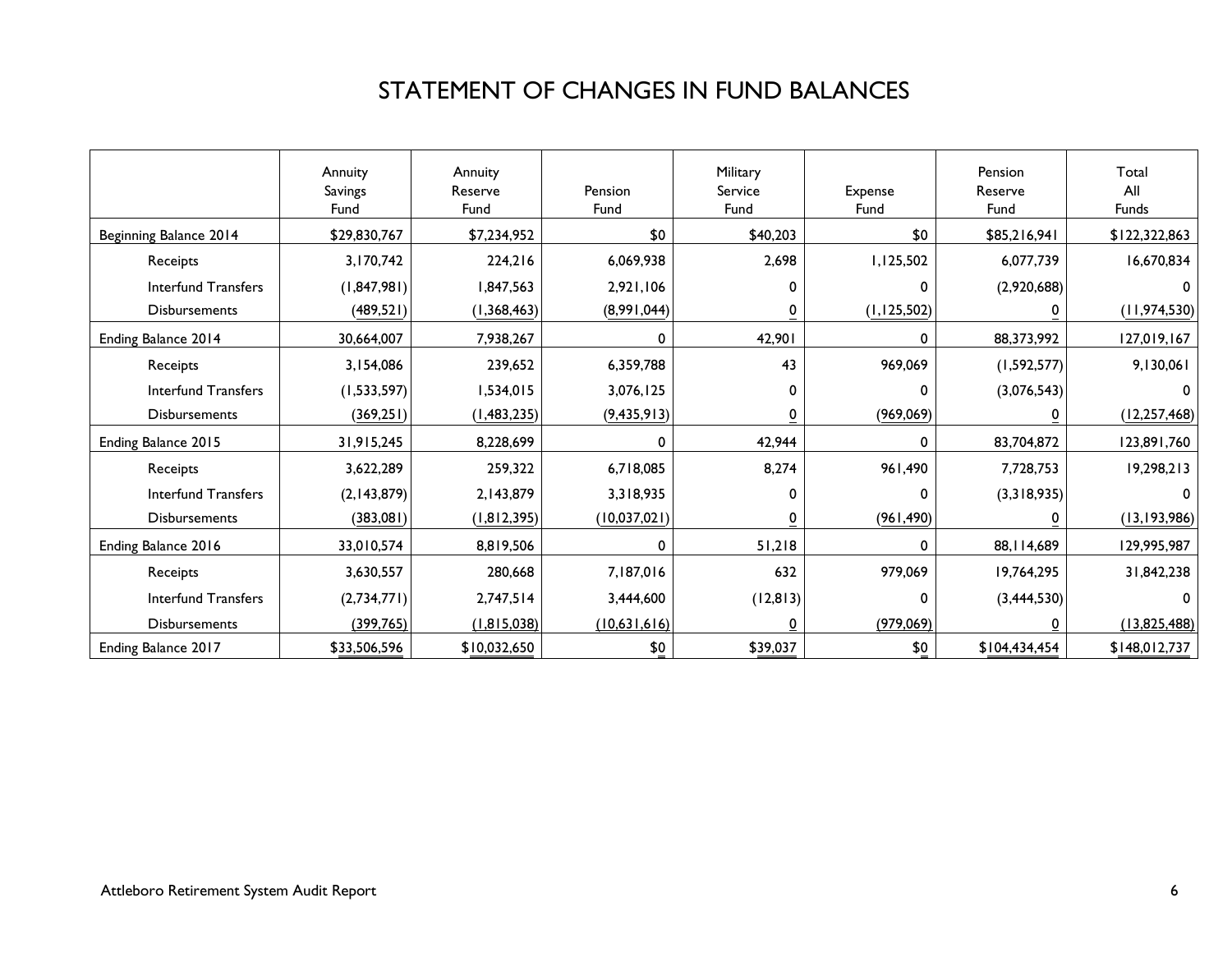## STATEMENT OF RECEIPTS

|                                                       |              |              | FOR THE PERIOD ENDING DECEMBER 31, |              |
|-------------------------------------------------------|--------------|--------------|------------------------------------|--------------|
|                                                       | 2017         | 2016         | 2015                               | 2014         |
| <b>Annuity Savings Fund:</b>                          |              |              |                                    |              |
| <b>Members Deductions</b>                             | \$3,312,552  | \$3,200,660  | \$3,035,331                        | \$2,960,809  |
| Transfers from Other Systems                          | 264,199      | 351,003      | 60,844                             | 146,546      |
| Member Make Up Payments and Re-deposits               | 2,589        | 2,439        | 4,807                              | 2,151        |
| Member Payments from Rollovers                        | 9,597        | 28,772       | 15,015                             | 21,932       |
| Investment Income Credited to Member Accounts         | 41,619       | 39,416       | 38,090                             | 39,304       |
| Sub Total                                             | 3,630,557    | 3,622,289    | 3,154,086                          | 3,170,742    |
| <b>Annuity Reserve Fund:</b>                          |              |              |                                    |              |
| Investment Income Credited to the Annuity Reserve     |              |              |                                    |              |
| Fund                                                  | 280,668      | 259,322      | 239,652                            | 224,216      |
| Sub Total                                             | 280,668      | 259,322      | 239,652                            | 224,216      |
| <b>Pension Fund:</b>                                  |              |              |                                    |              |
| 3 (8) (c) Reimbursements from Other Systems           | 138,935      | 111,241      | 108,548                            | 82,748       |
| Received from Commonwealth for COLA and Survivor      |              |              |                                    |              |
| <b>Benefits</b>                                       | 159,020      | 163,329      | 85,051                             | 177,545      |
| Pension Fund Appropriation                            | 6,881,500    | 6,417,651    | 6,166,190                          | 5,797,644    |
| Settlement of Workers' Compensation Claims            | 0            | 3.000        | 0                                  | 12,000       |
| Recovery of 91A Overearnings                          | 7,561        | 22,864       | <u>0</u>                           |              |
| Sub Total                                             | 7,187,016    | 6,718,085    | 6,359,788                          | 6,069,938    |
| <b>Military Service Fund:</b>                         |              |              |                                    |              |
| Contribution Received from Municipality on Account of |              |              |                                    |              |
| <b>Military Service</b>                               | 581          | 8,231        | 0                                  | 2,658        |
| Investment Income Credited to the Military Service    |              |              |                                    |              |
| Fund                                                  | 51           | 43           | 43                                 | 40           |
| Sub Total                                             | 632          | 8,274        | 43                                 | 2,698        |
|                                                       |              |              |                                    |              |
| <b>Expense Fund:</b>                                  |              |              |                                    |              |
| Investment Income Credited to the Expense Fund        | 979,069      | 961,490      | 969,069                            | 1,125,502    |
| <b>Pension Reserve Fund:</b>                          |              |              |                                    |              |
| <b>Federal Grant Reimbursement</b>                    | 4,602        | 2,561        | (2,047)                            | 8,754        |
| <b>Interest Not Refunded</b>                          | 197          | 70           | 73                                 | 41           |
| Miscellaneous Income                                  | 16           | $\Omega$     | 140                                | 46           |
| <b>Excess Investment Income</b>                       | 19,759,480   | 7,726,122    | (1, 590, 743)                      | 6,068,898    |
| Sub Total                                             | 19,764,295   | 7,728,753    | (1, 592, 577)                      | 6,077,739    |
| <b>Total Receipts, Net</b>                            | \$31,842,238 | \$19,298,213 | \$9,130,061                        | \$16,670,834 |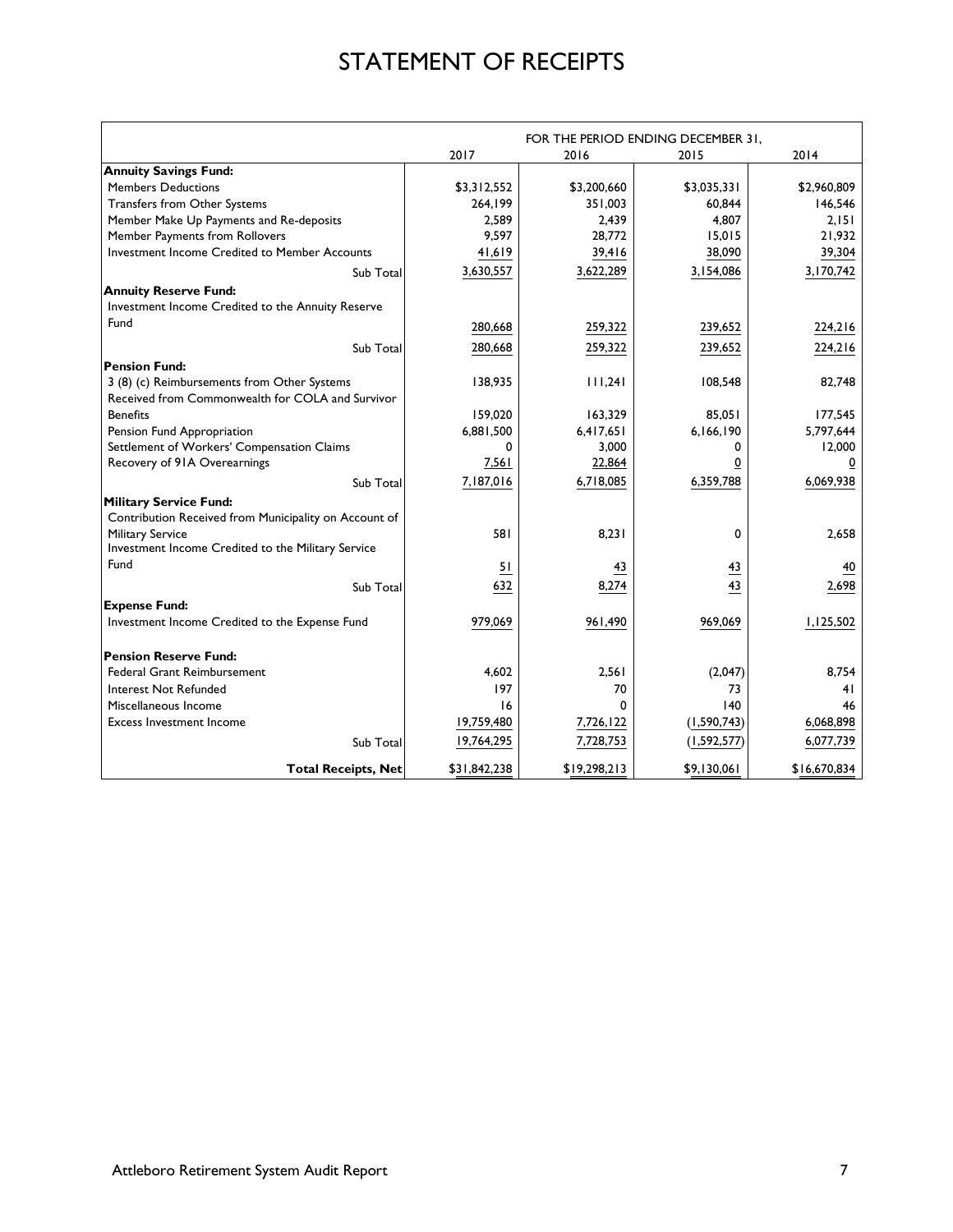## STATEMENT OF DISBURSEMENTS

|                                           |              |              | FOR THE PERIOD ENDING DECEMBER 31, |              |
|-------------------------------------------|--------------|--------------|------------------------------------|--------------|
|                                           | 2017         | 2016         | 2015                               | 2014         |
| <b>Annuity Savings Fund:</b>              |              |              |                                    |              |
| <b>Refunds to Members</b>                 | \$286,152    | \$277,020    | \$181,940                          | \$269,333    |
| <b>Transfers to Other Systems</b>         | 113,613      | 106,061      | 187,312                            | 220,188      |
| Sub Total                                 | 399,765      | 383,081      | 369,251                            | 489,521      |
| <b>Annuity Reserve Fund:</b>              |              |              |                                    |              |
| <b>Annuities Paid</b>                     | 1,798,577    | 1,629,095    | 1,470,450                          | 1,368,463    |
| Option B Refunds                          | 16,461       | 183,300      | 12,785                             |              |
| Sub Total                                 | 1,815,038    | 1,812,395    | 1,483,235                          | 1,368,463    |
| <b>Pension Fund:</b>                      |              |              |                                    |              |
| Pensions Paid:                            |              |              |                                    |              |
| <b>Regular Pension Payments</b>           | 7.803.528    | 7,338,048    | 6.859.914                          | 6,491,940    |
| Survivorship Payments                     | 314,566      | 282,481      | 270,406                            | 288,074      |
| <b>Ordinary Disability Payments</b>       | 54,035       | 52,910       | 51,830                             | 50,750       |
| <b>Accidental Disability Payments</b>     | 1,386,319    | 1,381,864    | 1,316,406                          | 1,247,807    |
| <b>Accidental Death Payments</b>          | 643,030      | 600,003      | 587,021                            | 569,664      |
| Section 101 Benefits                      | 119,630      | 116,955      | 114,964                            | 99,600       |
| 3 (8) (c) Reimbursements to Other Systems | 310,507      | 264,759      | 235,373                            | 243,210      |
| Sub Total                                 | 10,631,616   | 10,037,021   | 9,435,913                          | 8,991,044    |
| <b>Expense Fund:</b>                      |              |              |                                    |              |
| <b>Board Member Stipend</b>               | 15,000       | 15,000       | 15,000                             | 15,000       |
| <b>Salaries</b>                           | 122,272      | 113,076      | 105,327                            | 103,281      |
| Legal Expenses                            | 27,362       | 25,150       | 21,632                             | 22,396       |
| <b>Travel Expenses</b>                    | 1.014        | 396          | 264                                | 135          |
| <b>Administrative Expenses</b>            | 6,056        | 3.243        | 5.477                              | 5.061        |
| <b>Actuarial Services</b>                 | 0            | 10,925       | 0                                  | 9,375        |
| <b>Education and Training</b>             | 778          | 1,045        | 810                                | 270          |
| Furniture and Equipment                   | $\Omega$     | $\Omega$     | 3,558                              | 475          |
| <b>Management Fees</b>                    | 669,148      | 664,940      | 683,453                            | 822,889      |
| <b>Custodial Fees</b>                     | 62,393       | 58.645       | 70.722                             | 78,930       |
| <b>Consultant Fees</b>                    | 47,863       | 42,953       | 37,830                             | 43,750       |
| <b>Service Contracts</b>                  | 20,431       | 19,458       | 18,531                             | 17,649       |
| <b>Fiduciary Insurance</b>                | 6,752        | 6,659        | 6,464                              | 6,292        |
| Sub Total                                 | 979,069      | 961,490      | 969,069                            | 1,125,502    |
| <b>Total Disbursements</b>                | \$13,825,488 | \$13,193,986 | \$12,257,468                       | \$11,974,530 |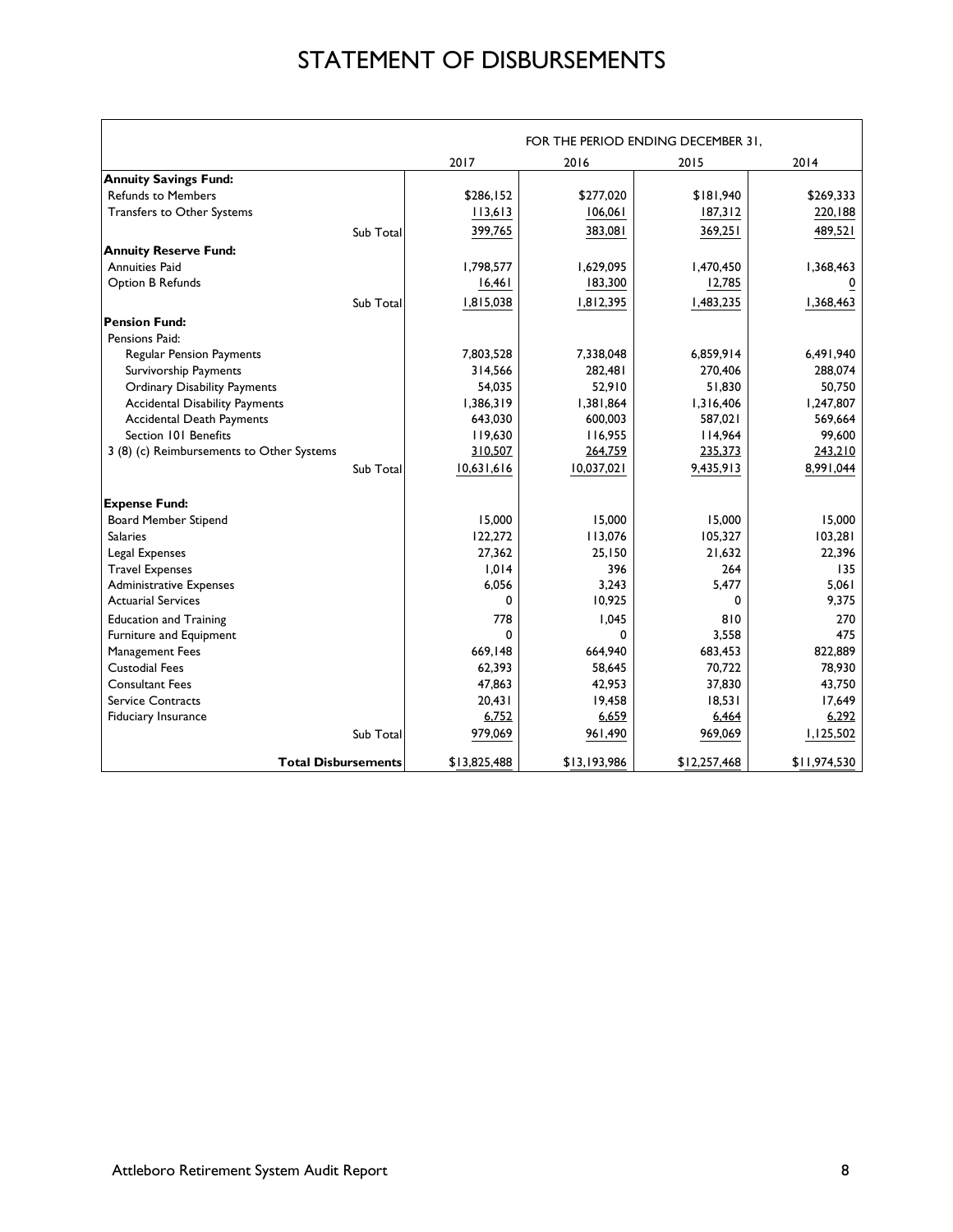## INVESTMENT INCOME

|                                                    |               |              | FOR THE PERIOD ENDING DECEMBER 31, |                |
|----------------------------------------------------|---------------|--------------|------------------------------------|----------------|
|                                                    | 2017          | 2016         | 2015                               | 2014           |
| <b>Investment Income Received From:</b>            |               |              |                                    |                |
| Cash                                               | \$14.666      | \$9.552      | \$0                                | \$0            |
| <b>Fixed Income</b>                                | 45            | 52           | 71                                 | 73             |
| <b>Equities</b>                                    | 604.972       | 715.718      | 775,772                            | 780.643        |
| Pooled or Mutual Funds                             | 1,082,908     | 1,133,348    | 724,656                            | 327,565        |
| <b>Total Investment Income</b>                     | 1,702,591     | 1,858,670    | 1,500,499                          | 1,108,281      |
| Plus:                                              |               |              |                                    |                |
| <b>Realized Gains</b>                              | 4,397,656     | 2,873,779    | 2,412,309                          | 2,219,942      |
| <b>Unrealized Gains</b>                            | 18,439,032    | 15,188,119   | 11,015,211                         | 14,288,352     |
| Interest Due and Accrued - Current Year            | 1,208         | 919          | 444                                | $\overline{I}$ |
| Sub Total                                          | 22,837,896    | 18,062,816   | 13,427,964                         | 16,508,301     |
| Less:                                              |               |              |                                    |                |
| <b>Realized Loss</b>                               | (2,210,298)   | (2,832,179)  | (2,879,464)                        | (2,714,739)    |
| <b>Unrealized Loss</b>                             | (1, 268, 382) | (8,102,471)  | (12,392,882)                       | (7, 443, 875)  |
| Interest Due and Accrued - Prior Year              | (919)         | (444)        | (7)                                | (8)            |
| Sub Total                                          | (3,479,599)   | (10,935,094) | (15, 272, 353)                     | (10, 158, 621) |
| <b>Net Investment Income</b>                       | 21,060,888    | 8,986,393    | (343,890)                          | 7,457,960      |
| <b>Income Required:</b>                            |               |              |                                    |                |
| <b>Annuity Savings Fund</b>                        | 41,619        | 39,416       | 38.090                             | 39,304         |
| <b>Annuity Reserve Fund</b>                        | 280.668       | 259.322      | 239.652                            | 224,216        |
| Military Service Fund                              | 51            | 43           | 43                                 | 40             |
| <b>Expense Fund</b>                                | 979,069       | 961,490      | 969,069                            | 1,125,502      |
| <b>Total Income Required</b>                       | 1,301,408     | 1,260,270    | 1,246,853                          | 1,389,062      |
|                                                    |               |              |                                    |                |
| Net Investment Income                              | 21,060,888    | 8,986,393    | (343,890)                          | 7,457,960      |
| Less: Total Income Required                        | 1,301,408     | 1,260,270    | 1,246,853                          | 1,389,062      |
| <b>Excess Income (Loss) To The Pension Reserve</b> |               |              |                                    |                |
| <b>Fund</b>                                        | \$19,759,480  | \$7,726,122  | (\$1,590,743)                      | \$6,068,898.20 |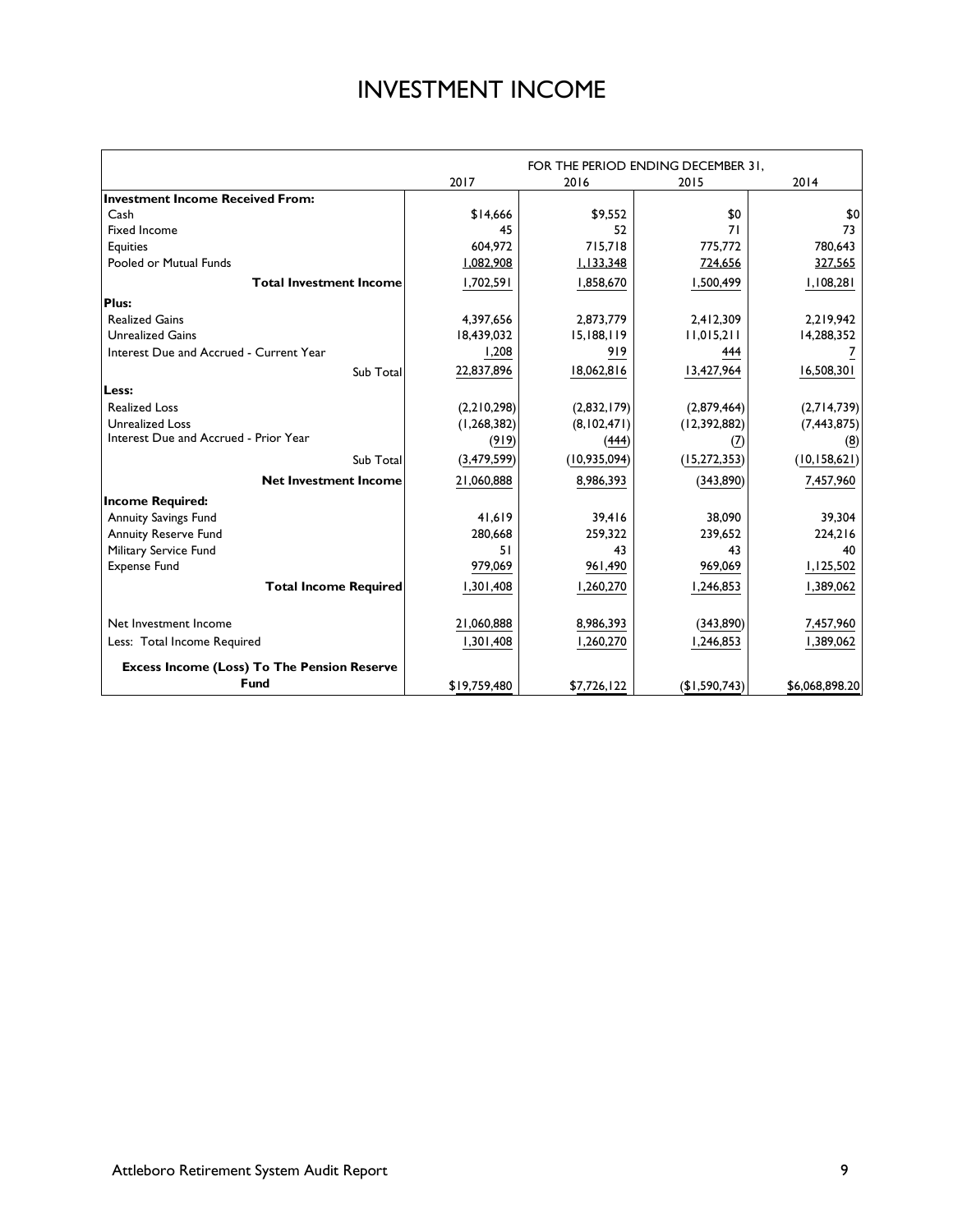## SCHEDULE OF ALLOCATION OF INVESTMENTS OWNED

## (percentages by category)

|                                           | AS OF DECEMBER 31, 2017 |                   |
|-------------------------------------------|-------------------------|-------------------|
|                                           |                         | <b>PERCENTAGE</b> |
|                                           |                         | OF TOTAL          |
|                                           | <b>MARKET VALUE</b>     | <b>ASSETS</b>     |
| Cash                                      | \$896,301               | 0.6%              |
| <b>Fixed Income Securities</b>            | 667                     | 0.0%              |
| <b>Equities</b>                           | 44,088,779              | 29.8%             |
| <b>Pooled Domestic Equity Funds</b>       | 27,550,909              | 18.6%             |
| Pooled International Equity Funds         | 23,587,878              | 15.9%             |
| <b>Pooled Domestic Fixed Income Funds</b> | 27,467,994              | 18.5%             |
| Pooled Alternative Investment Funds       | 1,462,448               | 1.0%              |
| Pooled Real Estate Funds                  | 23, 131, 478            | 15.6%             |
| <b>Grand Total</b>                        | <u>\$148,186,453</u>    | 100.0%            |

For the year ending December 31, 2017, the rate of return for the investments of the Attleboro Retirement System was 16.41%. For the five-year period ending December 31, 2017, the rate of return for the investments of the Attleboro Retirement System averaged 9.88%. For the 33-year period ending December 31, 2017, since PERAC began evaluating the returns of the retirement systems, the rate of return on the investments of the Attleboro Retirement System was 9.04%.

The composite rate of return for all retirement systems for the year ending December 31, 2017 was 17.63%. For the five-year period ending December 31, 2017, the composite rate of return for the investments of all retirement systems averaged 9.83%. For the 33-year period ending December 31, 2017, since PERAC began evaluating the returns of the retirement systems, the composite rate of return on the investments of all retirement systems averaged 9.36%.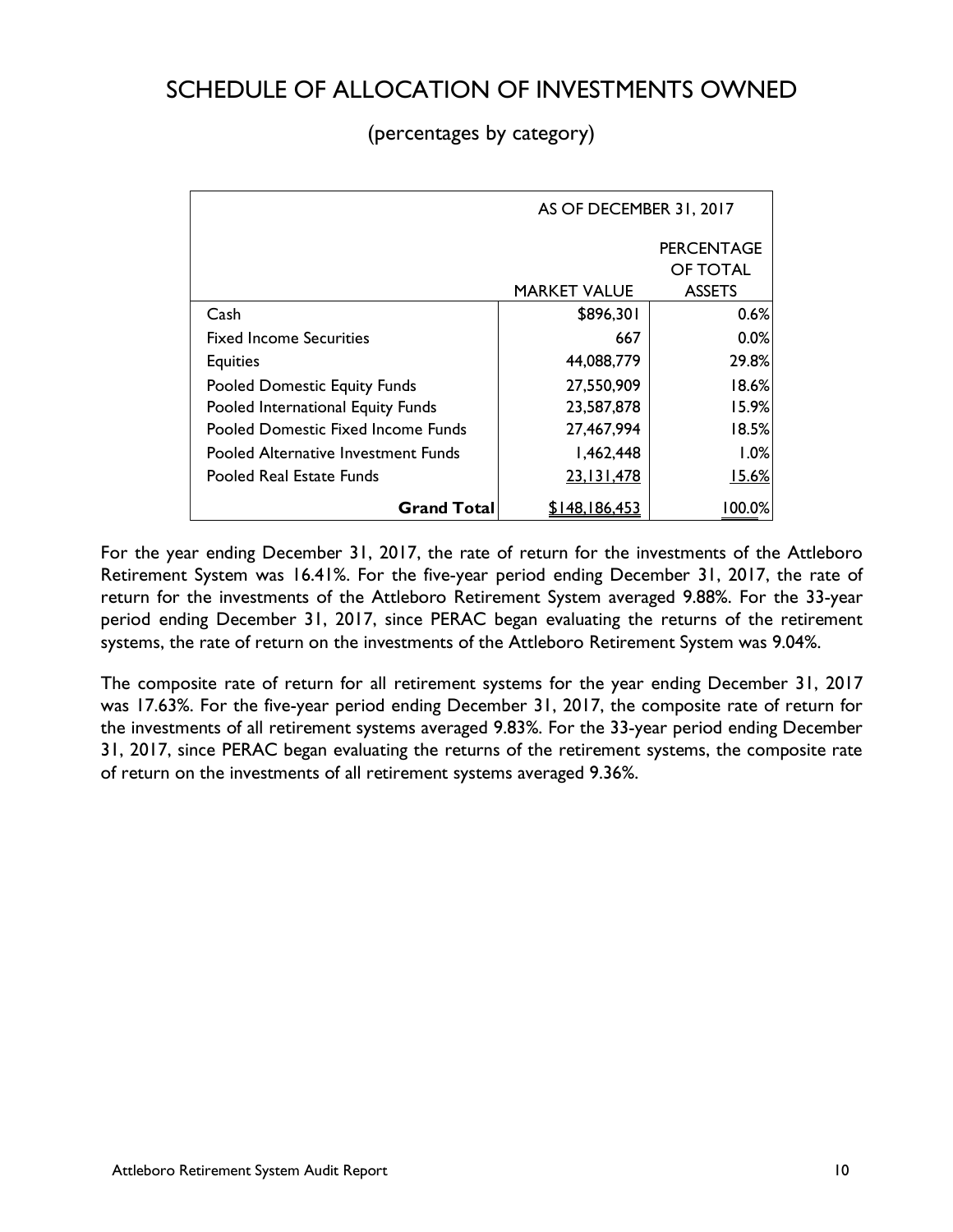## SUPPLEMENTARY INVESTMENT REGULATIONS

The Attleboro Retirement System submitted the following supplementary investment regulations, which were approved by the Public Employee Retirement Administration Commission on:

## **March 30, 2012**

Attleboro Retirement Board Supplementary Regulation Hancock Timberland XI LP

"With respect to the Attleboro Municipal Contributory Retirement System (the "System") investment in the Hancock Timberland XI LP (the "Fund") the following shall apply:

- 1. For purposes of 840 CMR 17.04(3), investments of the System shall not be deemed to include the underlying assets of the Fund, but shall only include Units of the Fund; provided that at all times the Fund qualifies as a "real estate operating company" within the meaning of the Employee Retirement Security Act of 1974, as amended ("ERISA");
- 2. 840 CMR 21.01(6) (prohibition on investment in lettered or restricted stock with the exception of those that are venture capital investments) shall not apply to the Units of the Fund;
- 3. 840 CMR 19.01(6)(c) (prohibition on investment in a limited partnership which invests in real estate if more than 20% of the funds thereof are invested in a single investment) shall not apply to the Fund's investments; and
- 4. 840 CMR 19.01(7) (retention of a qualified investment manager whose fee is based on a percentage of committed capital, provided, however, that such a fee may be paid for one year after the partnership commences operations, and provided, further, that such a fee is paid by all investors) shall not apply to the advisor of the Fund as they are consistent with industry practice."

## **April 3, 2007**

Notwithstanding the provision of the Code of Massachusetts Regulation 840 CMR 21.01(2), (3)(a) & (b), (4)(a) & (b), and (5), the Attleboro Retirement System through its duty constituted Retirement Board may invest funds of the Retirement System in the fund known as INVESCO Core Real Estate USA, LLC, a venture capital operating company within the meaning of the Employee Retirement Income Security Act of 1974 (ERISA).

INVESCO shall not be subject to the existing provisions of 840 CMR 21.01(2), (3)(a) & (b), (4)(a) & (b), and (5), but shall be subject to the prohibited investment provisions under ERISA guidelines.

The prohibited investment provisions that apply to the INVESCO portfolio shall be defined relying upon ERISA statutory exemptions and the administrative class exemptions and regulations, specifically QPAM Exemption 84-14, as amended ("PTCE 84-14"), Prohibited Transaction Class Exemption 91-38 ("PTCE 91-38") issued by the Department of Labor and other ERISA applicable regulations retroactive to the time that INVESCO began investing the System's funds in its Core Real Estate Fund.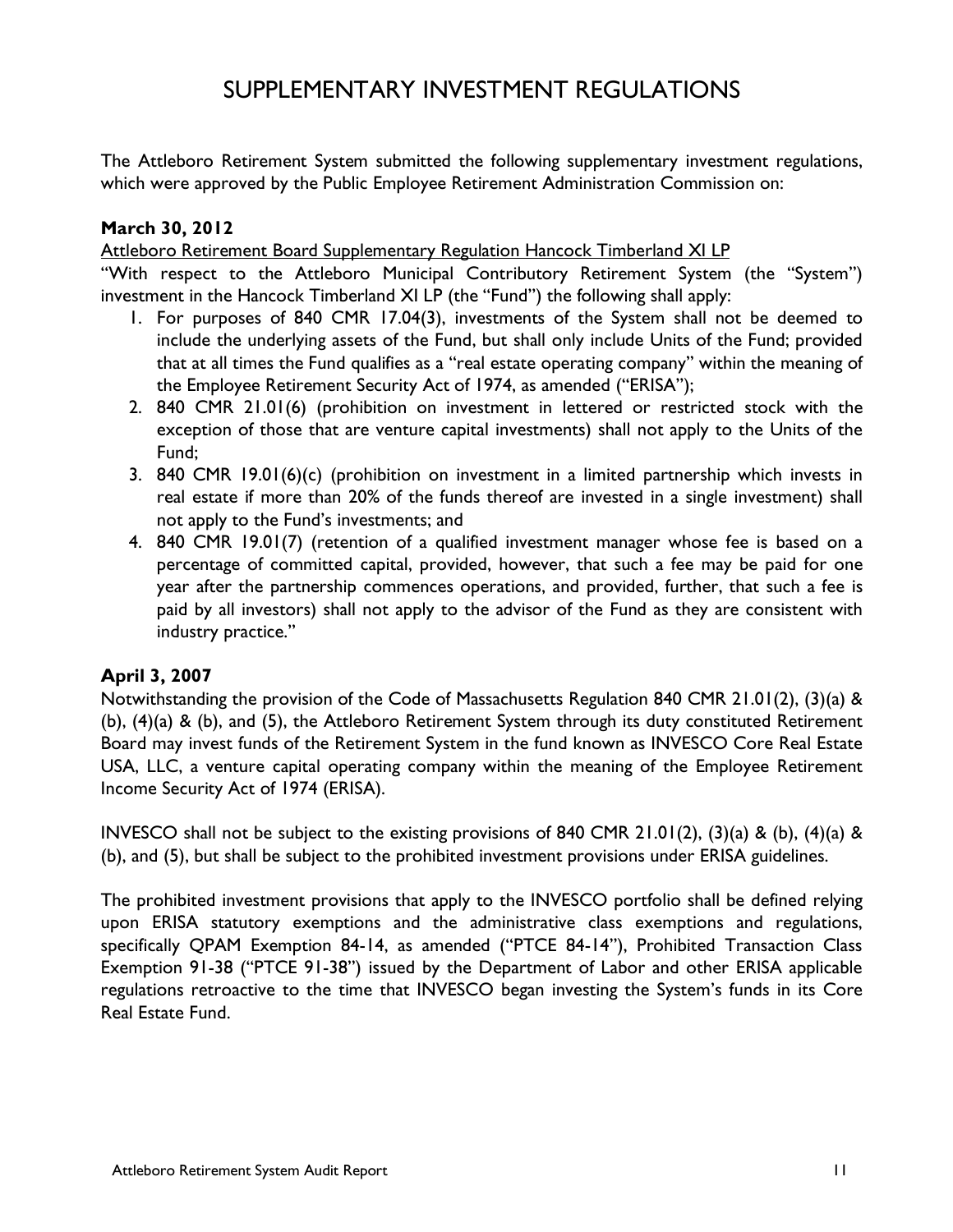## SUPPLEMENTARY INVESTMENT REGULATIONS (Continued)

## **October 16, 1997**

#### 20.06(10)

Private Placement securities falling under the governance of Rule 144A may be purchased up to 5% of the market value of the fixed income portfolio at the time of purchase. These Rule 144A Private Placements shall be considered to be corporate bonds and, as such, governed by guideline constraints, with respect to credit and concentration limits, similar to those that apply to corporate bonds in general.

## 20.03(2)

At least 40% but no more than 80% of the total portfolio valued at market shall consist of fixed income investments with a maturity of more than one year, including Yankee Bonds which shall be limited to 15% of the total fixed income portfolio valued at market.

## **January 29, 1997**

#### 20.03(1)

Equity investments shall not exceed 60% of the portfolio valued at market, including international equities which shall not exceed 10% of the portfolio valued at market.

## 20.04(6)

American Depository Receipts denominated in U.S. currency and listed on a United States stock exchange or traded over the counter in the United States, provided that the total of all such investments shall be considered part of the board's equity asset allocation and shall not exceed 5% of the total market value of the portfolio.

#### 20.07(9)

Commingled real estate shall not exceed 5% of the total book value of the portfolio at the time of purchase provided that:

- (a) the retirement board does not participate in the selection of personnel responsible for making real estate investments and should this be required, prior to any participation by the board, the board shall consult with PERA to determine the appropriate course of action:
- (b) such personnel retain authority in the decision making process, and

(c) should an investment in real estate result in the direct ownership of real estate or mortgage indebtedness, such shall be permitted only until such time as divestiture is prudent.

#### **May 30, 1996**

20.04(1) United States based corporations and equities of foreign corporations.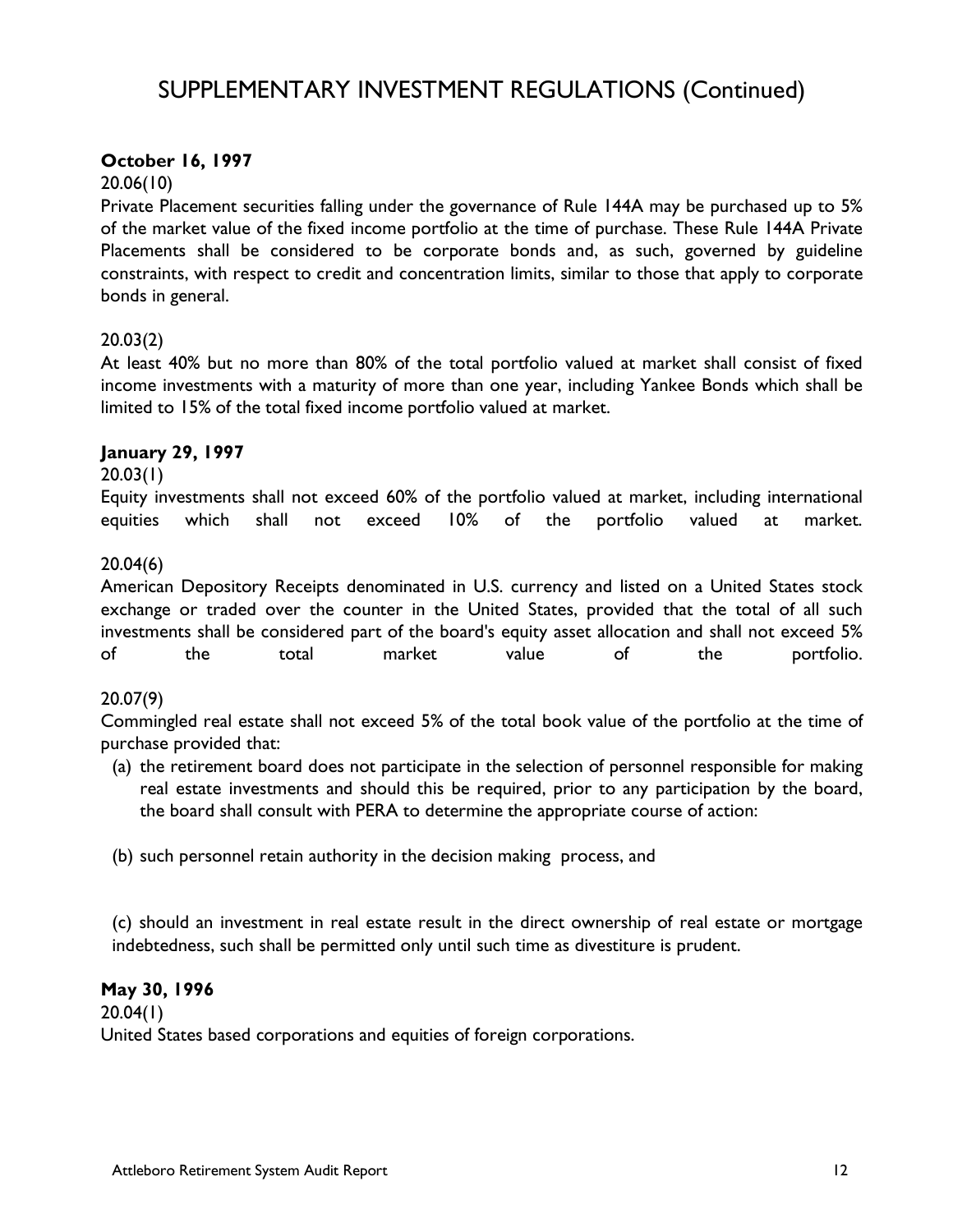## SUPPLEMENTARY INVESTMENT REGULATIONS (Continued)

## 20.07(5)

Equity investments shall be made only in securities listed on a United States stock exchange, traded over the counter in the United States, or listed and traded on a foreign exchange.

## **April 21, 1992**

20.06(8), 20.07(6)

Purchases and sales of fixed income investments with maturities exceeding one year shall not exceed 200% of the market value of all fixed income obligations in any twelve month period, excluding cash and short term obligations.

#### **February 21, 1992**

4.03

#### Copies to be Sent to PERA

1. Within four (4) weeks of the close of each month, after all entries for the month have been posted and a trial balance performed, the board shall send to the Public Employee Retirement Administration a photocopy of the following for the month:

- A. cash book entries;
- B. trial balance; and
- C. journal entries.

#### **August 28, 1989**

- (1) Real estate investments shall not total more than \$200,000 at the time of purchase and shall consist of real estate trusts and partnerships, provided that:
	- a. trust participants or limited partners do not participate in the selection of trustees or general partners and should a trust participant or limited partner be required to participate in the selection of a trustee or general partner, prior to any participation by the board, the board shall consult with PERA to determine the appropriate course of action, and
	- b. such trustees or general partners retain authority in the decision making process, and
	- c. should an investment in a trust or limited partnership result in the direct ownership of real estate or mortgage indebtedness, such shall be permitted only until such time as divestiture of said trust or limited partnership is prudent.

A complete list of these regulations is available upon written request and can be accessed via the internet at the following address: http://www.mass.gov/perac/investsup/ Attleborointsup.html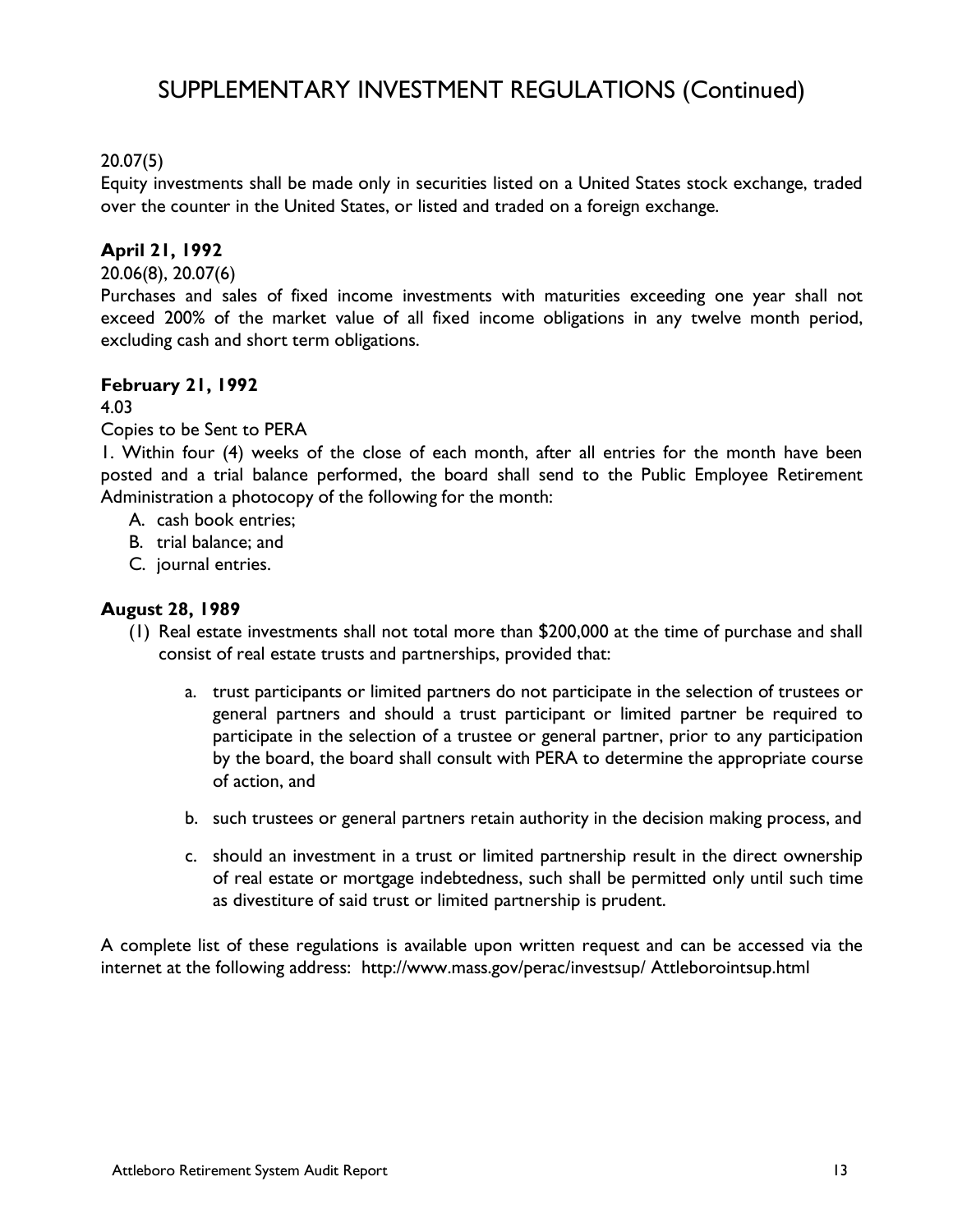## NOTES TO FINANCIAL STATEMENTS

#### NOTE 1 – SUMMARY OF PLAN PROVISIONS

The plan is a contributory defined benefit plan covering all Attleboro Retirement System member unit employees deemed eligible by the retirement board, with the exception of school department employees who serve in a teaching capacity. The Teachers' Retirement Board administers the pensions of such school employees.

#### ADMINISTRATION

There are 104 contributory retirement systems for public employees in Massachusetts. Each system is governed by a retirement board and all boards, although operating independently, are governed by Chapter 32 of the Massachusetts General Laws. This law in general provides uniform benefits, uniform contribution requirements and a uniform accounting and funds structure for all systems.

#### PARTICIPATION

Participation is mandatory for all full-time employees. Eligibility with respect to part-time, provisional, temporary, seasonal or intermittent employment is governed by regulations promulgated by the retirement board, and approved by PERAC. Membership is optional for certain elected officials.

There are 4 classes of membership in the retirement system, but one of these classes, Group 3, is made up exclusively of the State Police. The other 3 classes are as follows:

#### **Group 1**:

General employees, including clerical, administrative, technical and all other employees not otherwise classified.

#### **Group 2:**

Certain specified hazardous duty positions.

#### **Group 4:**

Police officers, firefighters, and other specified hazardous positions.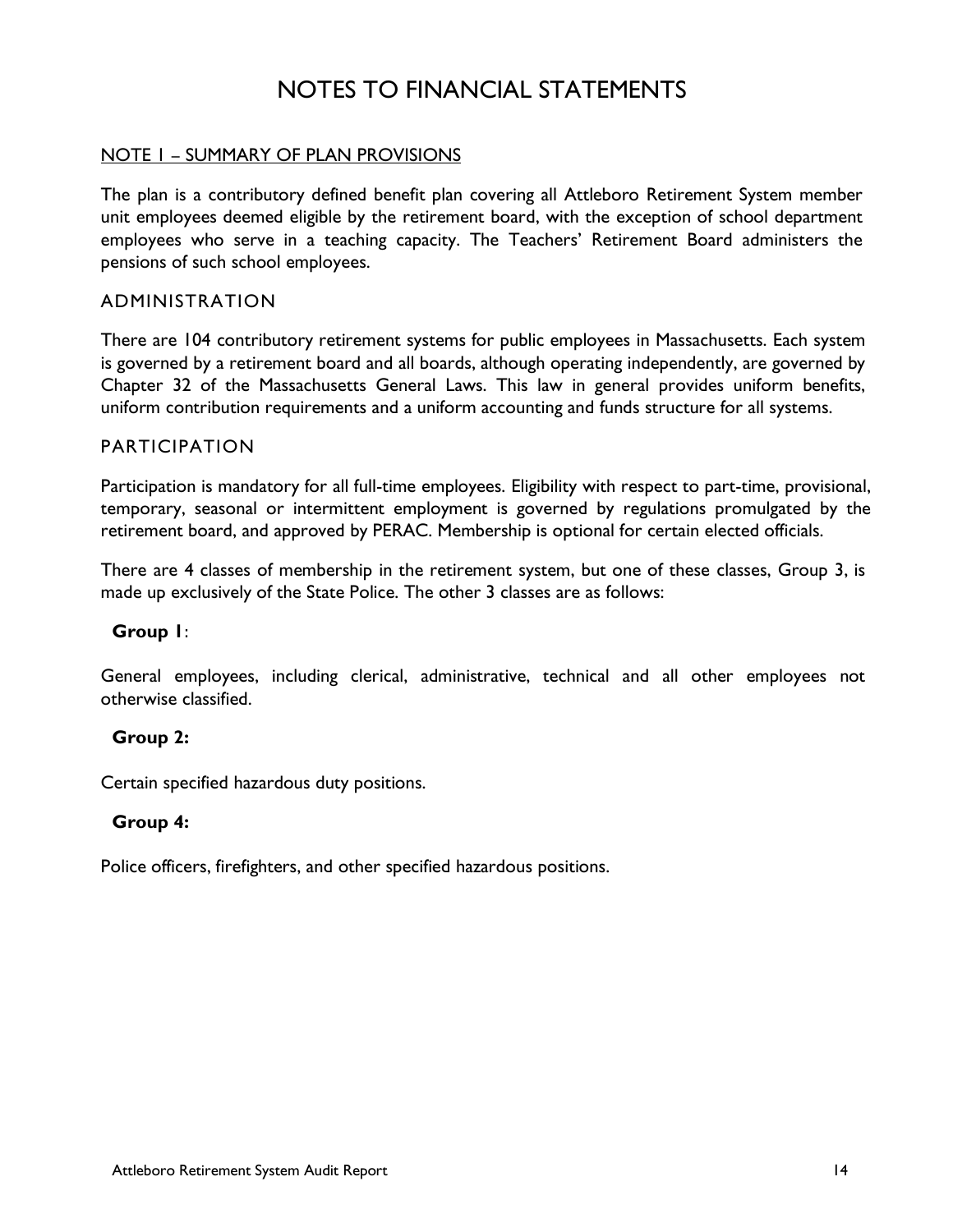## MEMBER CONTRIBUTIONS

Member contributions vary depending on the most recent date of membership:

| Prior to 1975:       | 5% of regular compensation                                      |
|----------------------|-----------------------------------------------------------------|
| 1975 - 1983:         | 7% of regular compensation                                      |
| 1984 to 6/30/96:     | 8% of regular compensation                                      |
| $7/1/96$ to present: | 9% of regular compensation                                      |
| 1979 to present:     | an additional 2% of regular compensation in excess of \$30,000. |

In addition, members of Group 1 who join the system on or after April 2, 2012 will have their withholding rate reduced to 6% after achieving 30 years of creditable service.

#### RATE OF INTEREST

Interest on regular deductions made after January 1, 1984 is a rate established by PERAC in consultation with the Commissioner of Banks. The rate is obtained from the average rates paid on individual savings accounts by a representative sample of at least 10 financial institutions.

## RETIREMENT AGE

The mandatory retirement age for some Group 2 and Group 4 employees is age 65. Most Group 2 and Group 4 members may remain in service after reaching age 65. Group 4 members who are employed in certain public safety positions are required to retire at age 65. There is no mandatory retirement age for employees in Group 1.

#### SUPERANNUATION RETIREMENT

A person who became a member before April 2, 2012 is eligible for a superannuation retirement allowance (service retirement) upon meeting the following conditions:

- completion of 20 years of service, or
- attainment of age 55 if hired prior to 1978, or if classified in Group 4, or
- attainment of age 55 with 10 years of service, if hired after 1978, and if classified in Group 1 or 2.

A person who became a member on or after April 2, 2012 is eligible for a superannuation retirement allowance (service retirement) upon meeting the following conditions:

- attainment of age 60 with 10 years of service if classified in Group 1, or
- attainment of age 55 with 10 years of service if classified in Group 2, or
- attainment of age 55 if classified in Group 4.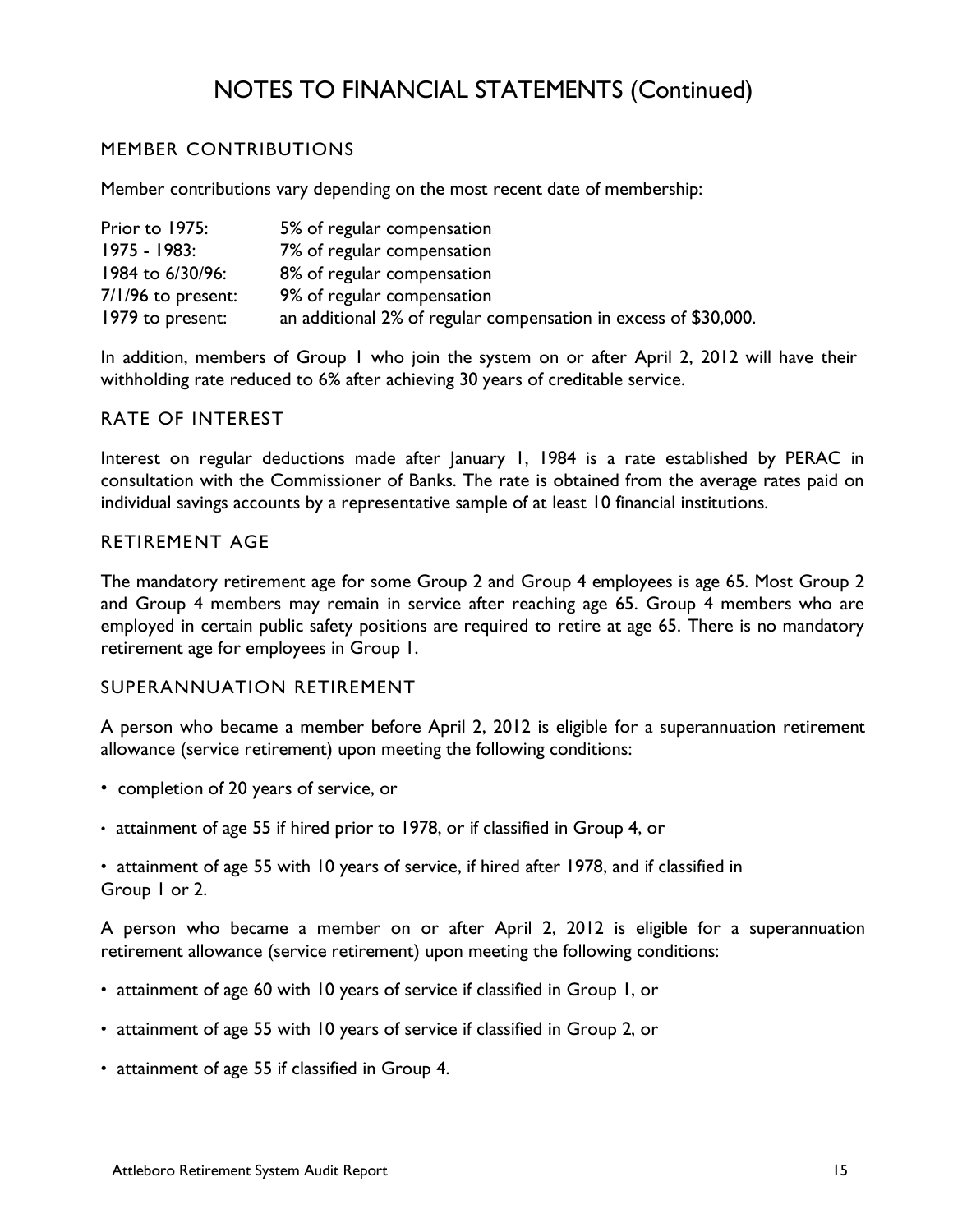## AMOUNT OF BENEFIT

A member's annual allowance is determined by multiplying average salary by a benefit rate related to the member's age and job classification at retirement, and the resulting product by his creditable service. The amount determined by the benefit formula cannot exceed 80% of the member's highest three year (or five year as discussed below) average salary. For veterans as defined in G.L. c. 32, s. 1, there is an additional benefit of \$15 per year for each year of creditable service, up to a maximum of \$300.

For employees who become members after January 1, 2011, regular compensation is limited to 64% of the federal limit found in 26 U.S.C. 401(a)(17). In addition, regular compensation will be limited to prohibit "spiking" of a member's salary to increase the retirement benefit.

• For persons who became members prior to April 2, 2012, Average Salary is the average annual rate of regular compensation received during the 3 consecutive years that produce the highest average, or, if greater, during the last 3 years (whether or not consecutive) preceding retirement.

• For persons who became members on or after April 2, 2012, Average Salary is the average annual rate of regular compensation received during the 5 consecutive years that produce the highest average, or, if greater, during the last 5 years (whether or not consecutive) preceding retirement.

• The Benefit Rate varies with the member's retirement age. For persons who became members prior to April 2, 2012 the highest rate of 2.5% applies to Group 1 employees who retire at or after age 65, Group 2 employees who retire at or after age 60, and to Group 4 employees who retire at or after age 55. A .1% reduction is applied for each year of age under the maximum age for the member's group. For Group 2 employees who terminate from service under age 55, the benefit rate for a Group I employee shall be used.

• For persons who became members on or after April 2, 2012 and retire with less than 30 years of creditable service, the highest rate of 2.5% applies to Group 1 employees who retire at or after age 67, Group 2 employees who retire at or after age 62, and to Group 4 employees who retire at or after age 57. A .15% reduction is applied for each year of age under the maximum age for the member's group.

• For persons who became members on or after April 2, 2012 and retire with more than 30 years of creditable service, the highest rate of 2.5% applies to Group 1 employees who retire at or after age 67, Group 2 employees who retire at or after age 62, and to Group 4 employees who retire at or after age 57. A .125% reduction is applied for each year of age under the maximum age for the member's group.

## DEFERRED VESTED BENEFIT

A participant who has attained the requisite years of creditable service can elect to defer his or her retirement until a later date. Certain public safety employees cannot defer beyond age 65. All participants must begin to receive a retirement allowance or withdraw their accumulated deductions no later than April 15 of the calendar year following the year they reach age  $70\frac{1}{2}$ .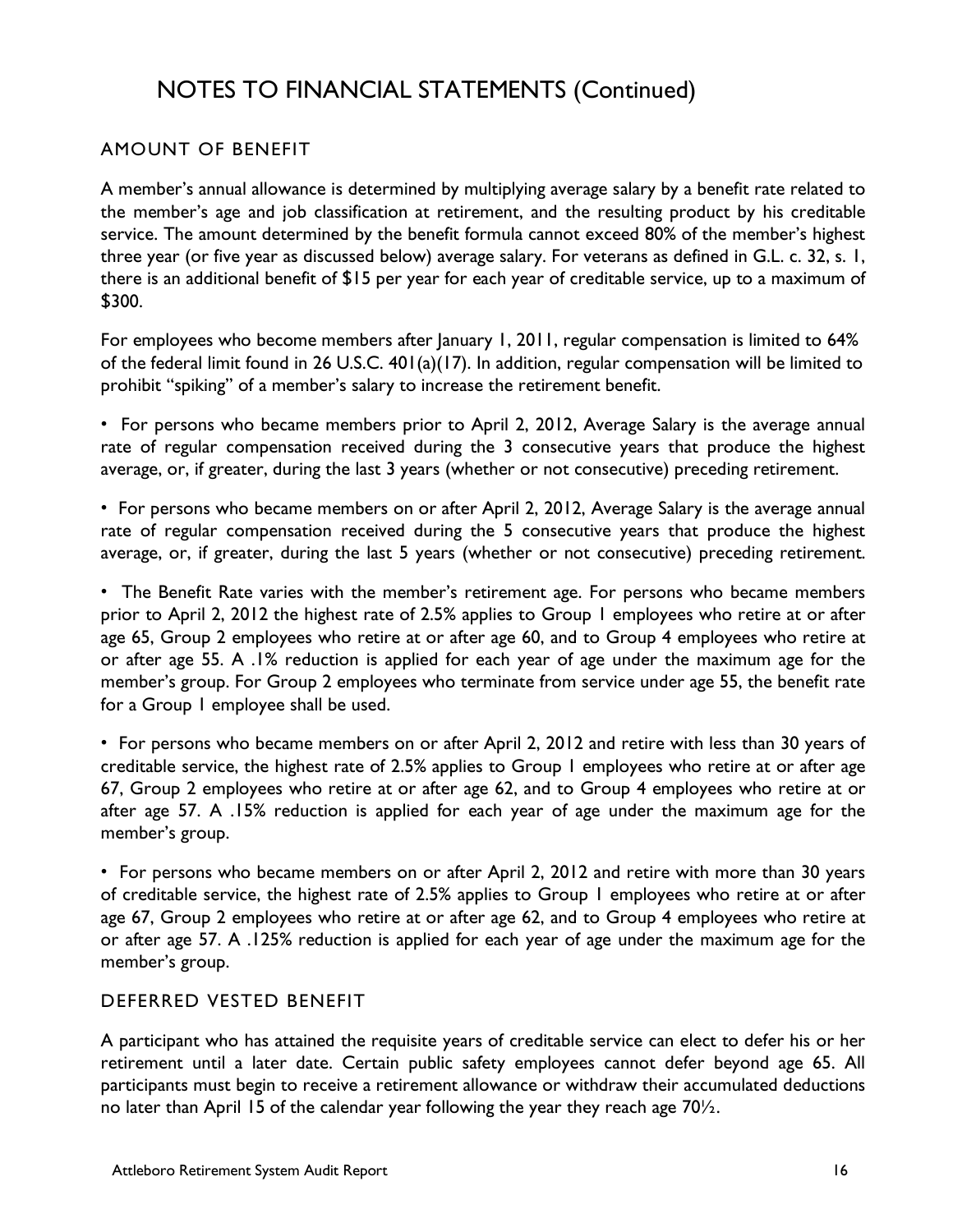## WITHDRAWAL OF CONTRIBUTIONS

Member contributions may be withdrawn upon termination of employment. The interest rate for employees who first become members on or after January 1, 1984 who voluntarily withdraw their contributions with less than 10 years of service will be 3%. Interest payable on all other withdrawals will be set at regular interest.

## DISABILITY RETIREMENT

The Massachusetts Retirement Plan provides 2 types of disability retirement benefits:

#### ORDINARY DISABILITY

**Eligibility:** Non-veterans who become totally and permanently disabled by reason of a non-job related condition with at least 10 years of creditable service (or 15 years creditable service in systems in which the local option contained in G.L. c. 32, s. 6(1) has not been adopted).

Veterans with ten years of creditable service who become totally and permanently disabled by reason of a non-job related condition prior to reaching "maximum age". "Maximum age" applies only to those employees classified in Group 4 who are subject to mandatory retirement.

**Retirement Allowance:** For persons who became members prior to April 2, 2012, the benefit is equal to the accrued superannuation retirement benefit as if the member was age 55. If the member is a veteran, the benefit is 50% of the member's final rate of salary during the preceding 12 months, plus an annuity based upon accumulated member contributions plus credited interest. If the member is over age 55, he or she will receive not less than the superannuation allowance to which he or she is entitled.

For persons in Group 1 who became members on or after April 2, 2012, the benefit is equal to the accrued superannuation retirement benefit as if the member was age 60. If the member is a veteran, the benefit is 50% of the member's final rate of salary during the preceding 12 months, plus an annuity based upon accumulated member contributions plus credited interest. If the member is over age 60, he or she will receive not less than the superannuation allowance to which he or she would have been entitled had they retired for superannuation.

For persons in Group 2 and Group 4 who became members on or after April 2, 2012, the benefit is equal to the accrued superannuation retirement benefit as if the member was age 55. If the member is a veteran, the benefit is 50% of the member's final rate of salary during the preceding 12 months, plus an annuity based upon accumulated member contributions plus credited interest. If the member is over age 55, he or she will receive not less than the superannuation allowance to which he or she would have been entitled had they retired for superannuation.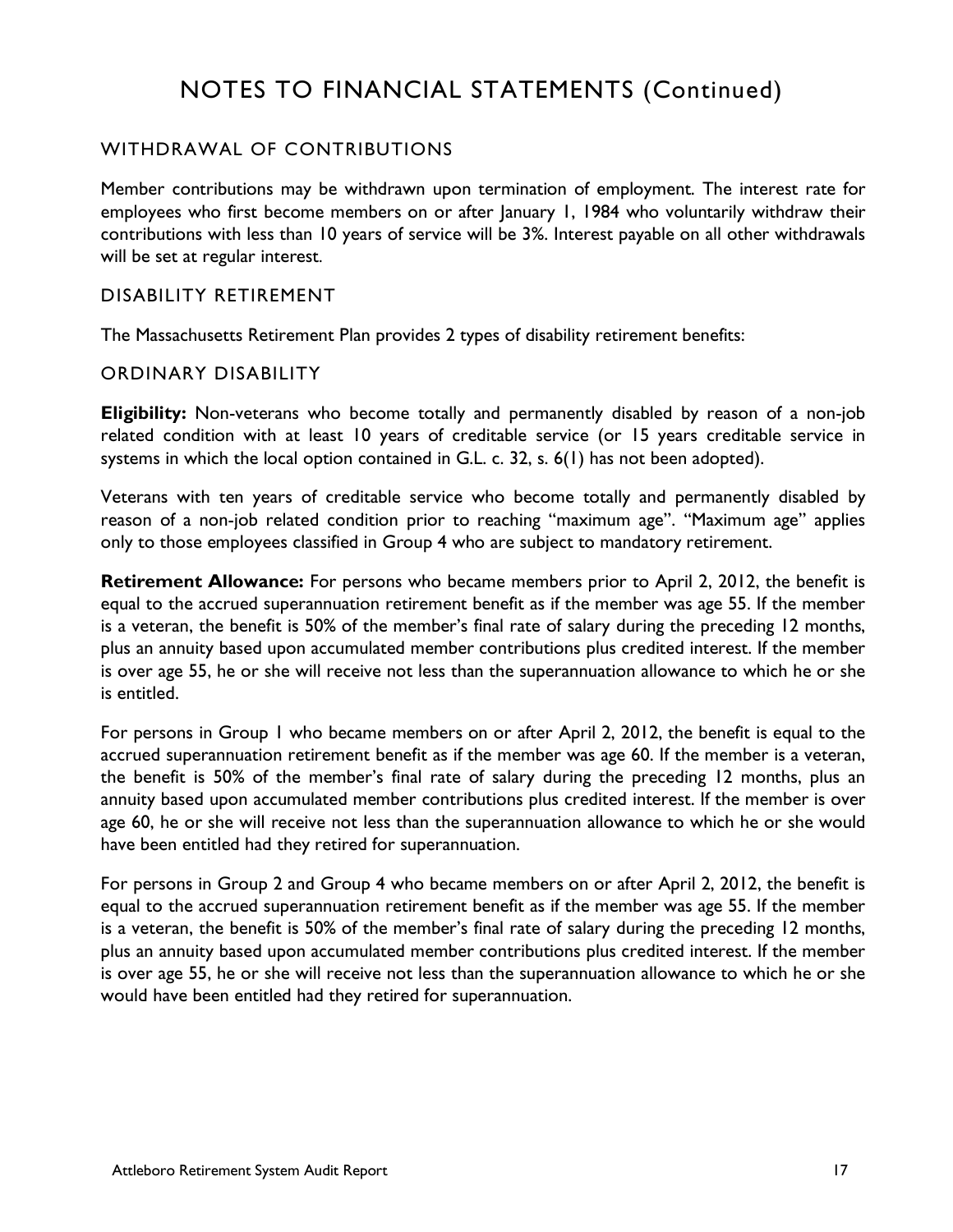## ACCIDENTAL DISABILITY

**Eligibility:** Applies to members who become permanently and totally unable to perform the essential duties of the position as a result of a personal injury sustained or hazard undergone while in the performance of duties. There are no minimum age or service requirements.

**Retirement Allowance:** 72% of salary plus an annuity based on accumulated member contributions, with interest. This amount is not to exceed 100% of pay. For those who became members in service after January 1, 1988 or who have not been members in service continually since that date, the amount is limited to 75% of pay. There is an additional pension of \$897.72 per year (or \$312.00 per year in systems in which the local option contained in G.L. c. 32, s. 7(2)(a)(iii) has not been adopted), per child who is under 18 at the time of the member's retirement, with no age limitation if the child is mentally or physically incapacitated from earning. The additional pension may continue up to age 22 for any child who is a full time student at an accredited educational institution. For systems that have adopted Chapter 157 of the Acts of 2005, veterans as defined in G.L. c. 32, s. 1 receive an additional benefit of \$15 per year for each year of creditable service, up to a maximum of \$300.

## ACCIDENTAL DEATH

**Eligibility:** Applies to members who die as a result of a work-related injury or if the member was retired for accidental disability and the death was the natural and proximate result of the injury or hazard undergone on account of which such member was retired.

**Allowance:** An immediate payment to a named beneficiary equal to the accumulated deductions at the time of death, plus a pension equal to 72% of current salary and payable to the surviving spouse, dependent children or the dependent parent, plus a supplement of \$897.72 per year, per child (or \$312.00 per year in systems in which the local option contained in G.L. c. 32, s. 9(2)(d)(ii) has not been adopted), payable to the spouse or legal guardian until all dependent children reach age 18 or 22 if a full time student, unless mentally or physically incapacitated.

The surviving spouse of a member of a police or fire department or any corrections officer who, under specific and limited circumstances detailed in the statute, suffers an accident and is killed or sustains injuries while in the performance of his duties that results in his death, may receive a pension equal to the maximum salary for the position held by the member upon his death. In addition, an eligible family member may receive a one-time payment of \$150,000.00 from the State Retirement Board. This lump sum payment is also available to the family of a public prosecutor in certain, limited circumstances.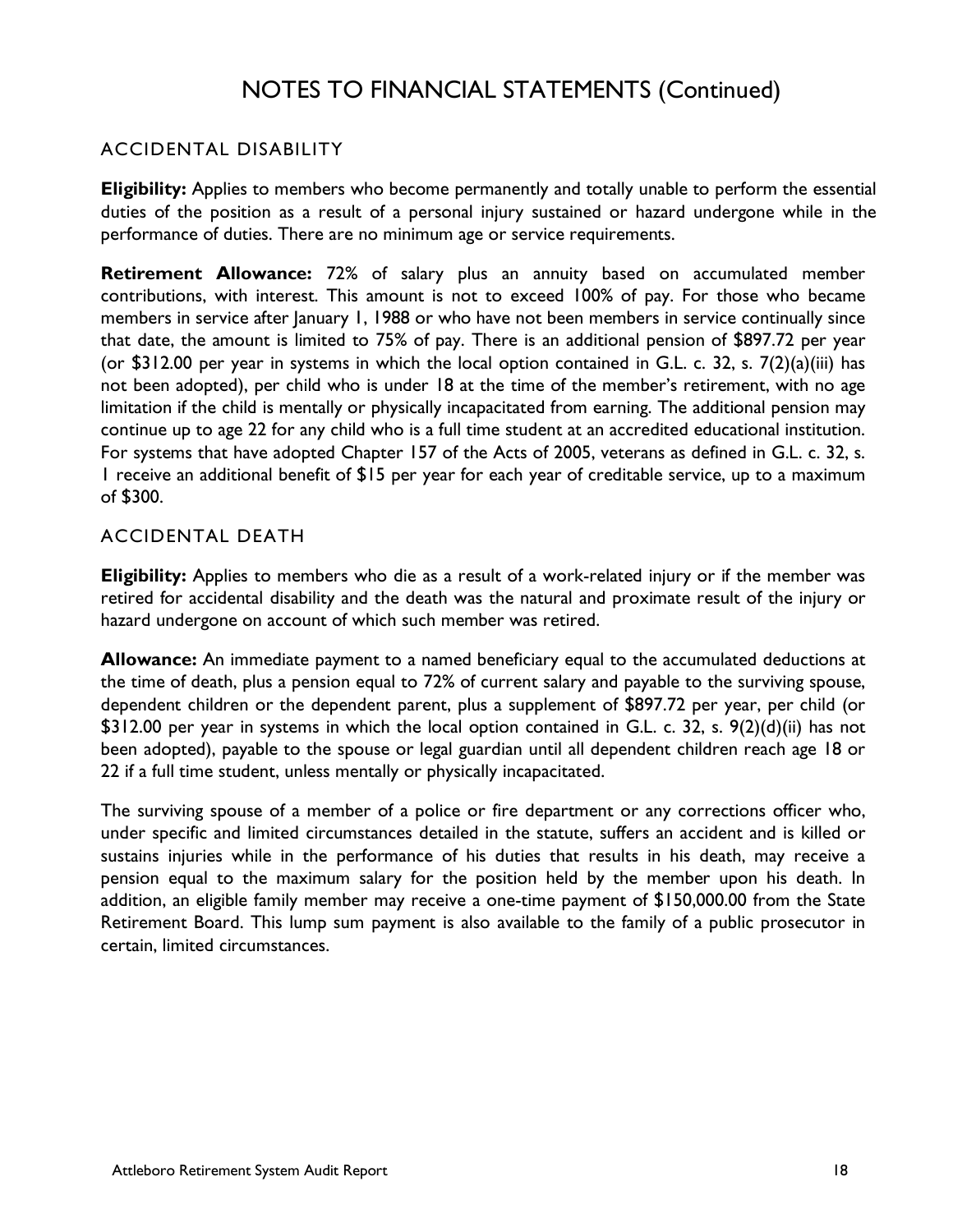## DEATH AFTER ACCIDENTAL DISABILITY RETIREMENT

Effective November 7, 1996, Accidental Disability retirees were allowed to select Option C at retirement and provide a benefit for an eligible survivor. For Accidental Disability retirees prior to November 7, 1996, who could not select Option C, if the member's death is from a cause unrelated to the condition for which the member received accidental disability benefits, a surviving spouse will receive an annual allowance of \$6,000. For Systems that accept the provisions of Section 28 of Chapter 131 of the Acts of 2010, the amount of this benefit is \$9,000. For Systems that accept the provisions of Section 63 of Chapter 139 of the Acts of 2012, the amount of this benefit is \$12,000.

## DEATH IN ACTIVE SERVICE

**Allowance:** An immediate allowance equal to that which would have been payable had the member retired and selected Option C on the day before his or her death. For a member who became a member prior to April 2, 2012 whose death occurred prior to the member's superannuation retirement age, the age 55 benefit rate is used. For a member classified in Group 1 who became a member on or after April 2, 2012 whose death occurred prior to the member's superannuation retirement age, the age 60 benefit rate is used. If the member died after age 60, the actual age is used. For a member classified in Group 2 or Group 4, whose death occurred prior to the member's minimum superannuation retirement age, the benefit shall be calculated using an age 55 age factor. The minimum annual allowance payable to the surviving spouse of a member in service who dies with at least two years of creditable service is \$3,000 unless the retirement system has accepted the local option increasing this minimum annual allowance to \$6,000, provided that the member and the spouse were married for at least one year and living together on the member's date of death.

The surviving spouse of such a member in service receives an additional allowance equal to the sum of \$1,440 per year for the first child and \$1,080 per year for each additional child until all dependent children reach age 18 or 22 if a full time student, unless mentally or physically incapacitated.

## COST OF LIVING

If a system has accepted Chapter 17 of the Acts of 1997, and the Retirement Board votes to pay a cost of living increase (COLA) for that year, the percentage is determined based on the increase in the Consumer Price Index used for indexing Social Security benefits, but cannot exceed 3.0%. Section 51 of Chapter 127 of the Acts of 1999, if accepted, allows boards to grant COLA increases greater than that determined by CPI but not to exceed 3.0%. Only a certain portion of a retiree's total allowance is subject to a COLA. The total COLA for periods from 1981 through 1996 is paid for by the Commonwealth of Massachusetts.

Under the provisions of Chapter 32, Section 103(j) inserted by Section 19 of Chapter 188 of the Acts of 2010, systems may increase the maximum base on which the COLA is calculated in multiples of \$1,000. For many years the COLA base was calculated based upon the first \$12,000 of a retiree's allowance. Now the maximum base upon which the COLA is calculated varies from system to system. Each increase in the base must be accepted by a majority vote of the Retirement Board and approved by the legislative body.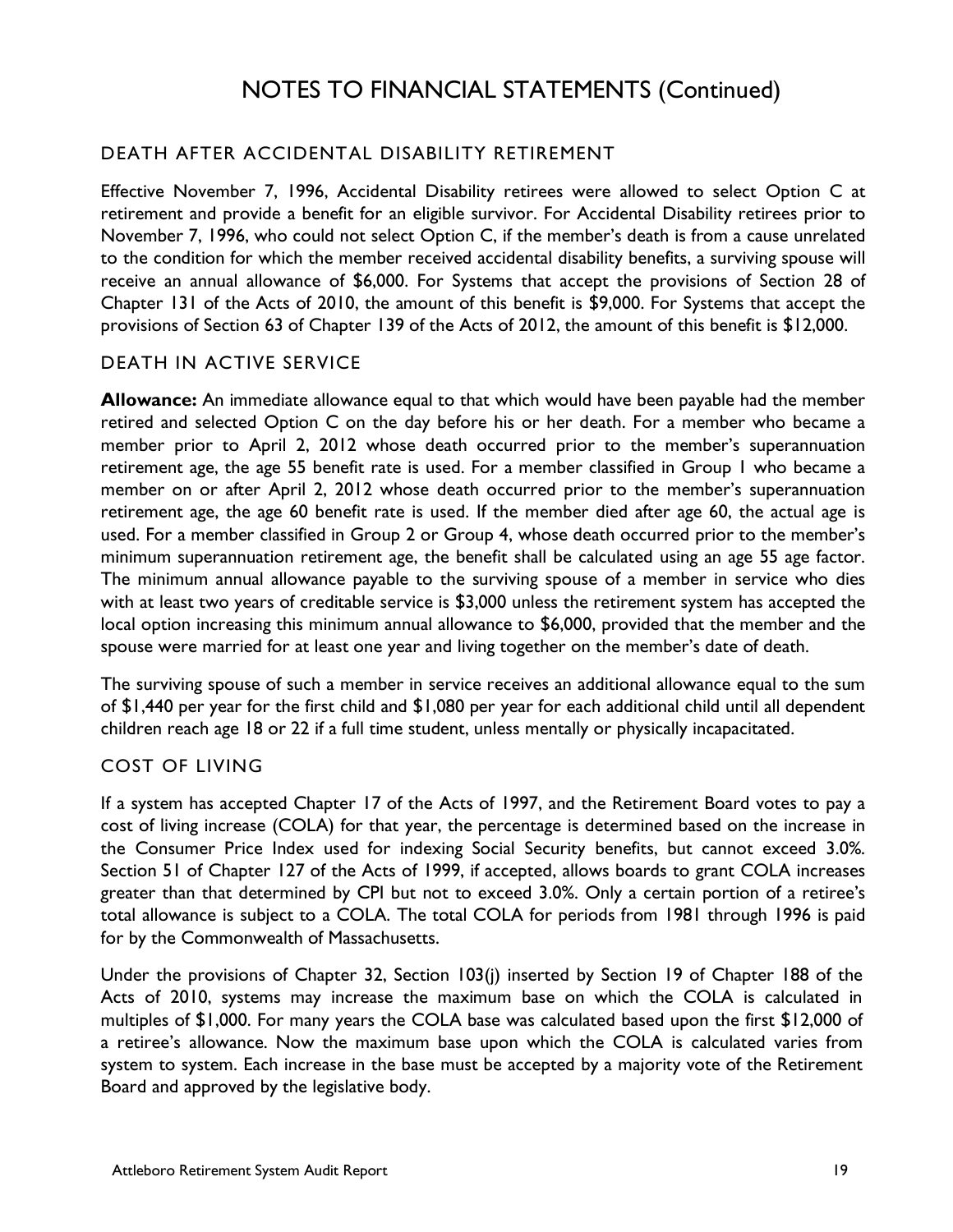## METHODS OF PAYMENT

A member may elect to receive his or her retirement allowance in one of 3 forms of payment.

**Option A:** Total annual allowance, payable in monthly installments, commencing at retirement and terminating at the member's death.

**Option B:** A reduced annual allowance, payable in monthly installments, commencing at retirement and terminating at the death of the member, provided, however, that if the total amount of the annuity portion received by the member is less than the amount of his or her accumulated deductions, including interest, the difference or balance of his accumulated deductions will be paid in a lump sum to the retiree's beneficiary or beneficiaries of choice.

**Option C:** A reduced annual allowance, payable in monthly installments, commencing at retirement. At the death of the retired employee, 2/3 of the allowance is payable to the member's designated beneficiary (who may be the spouse, or former spouse who has not remarried, child, parent, sister, or brother of the employee) for the life of the beneficiary. For members who retired on or after January 12, 1988, if the beneficiary pre-deceases the retiree, the benefit payable increases (or "pops up" to Option A) based on the factor used to determine the Option C benefit at retirement. For members who retired prior to January 12, 1988, if the System has accepted Section 288 of Chapter 194 of the Acts of 1998 and the beneficiary pre-deceases the retiree, the benefit payable "pops up" to Option A in the same fashion. The Option C became available to accidental disability retirees on November 7, 1996.

## ALLOCATION OF PENSION COSTS

If a member's total creditable service was partly earned by employment in more than one retirement system, the cost of the "pension portion" is allocated between the different systems pro rata based on the member's service within each retirement system. In certain circumstances, if a member received regular compensation concurrently from two or more systems on or after January 1, 2010, and was not vested in both systems as of January 1, 2010, such a pro-ration may not be undertaken. This is because such a person may receive a separate retirement allowance from each system.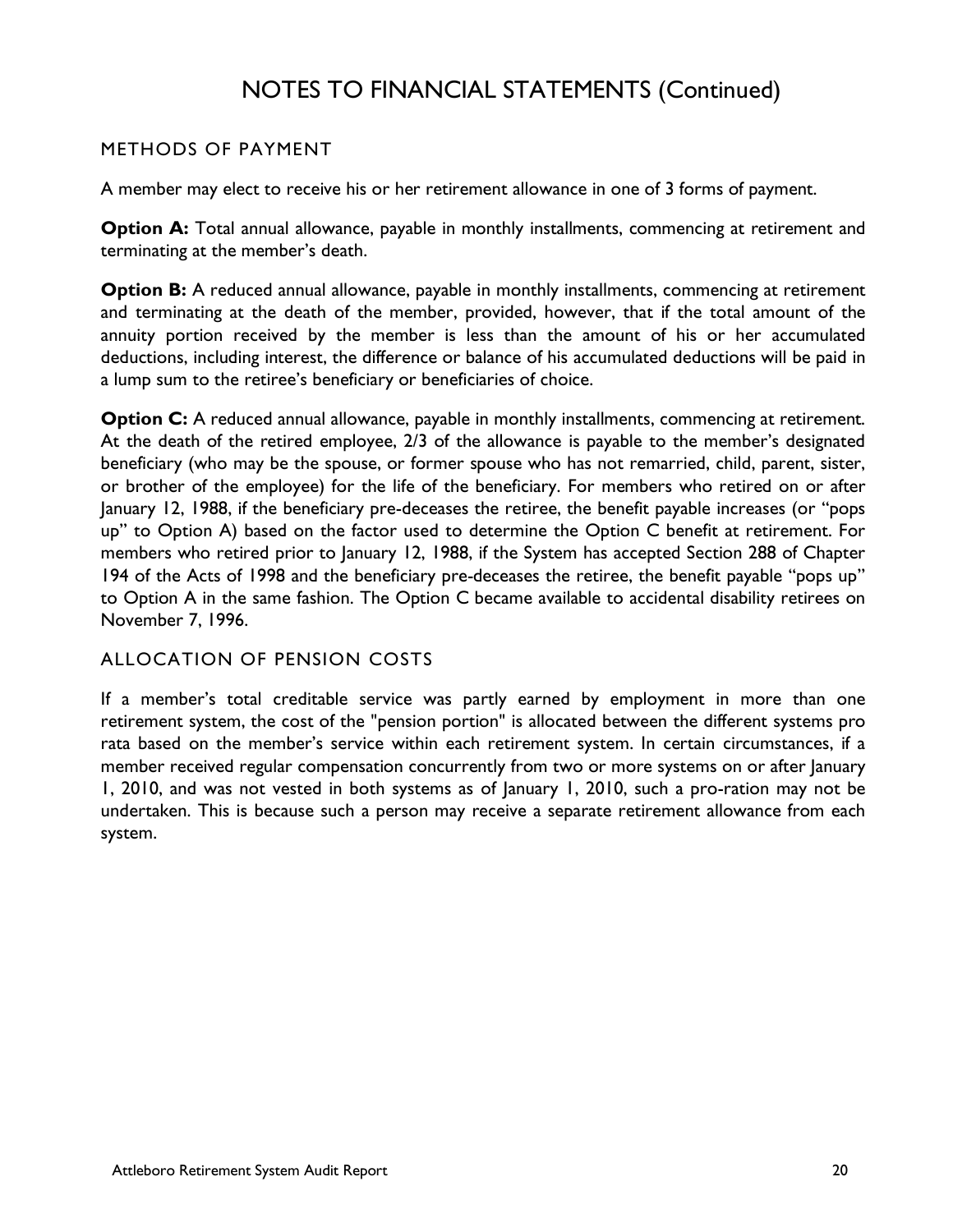## NOTE 2 - SIGNIFICANT ACCOUNTING POLICIES

The accounting records of the System are maintained on a calendar year basis in accordance with the standards and procedures established by the Public Employee Retirement Administration Commission.

Cash accounts are considered to be funds on deposit with banks and are available upon demand.

Short Term Investments are highly liquid investments that will mature within twelve months from the date of acquisition.

Investments are reported at their fair value. Securities traded on recognized exchanges are valued at the most recent sales price at year end. If no sale was reported, the mean of the bid and asked price is used when available, or the most recent bid price. Mutual, commingled and pooled funds are valued based on the net asset or unit value at year end. Real estate and alternative investments are valued based on estimates provided by the managers of those respective investments. Purchases and sales of securities are reflected on the date the trade is initiated. Realized gain or loss is largely based on the difference between the cost or the value at the prior year end and the funds realized upon liquidation. Dividend income is generally recorded when received. Interest income is recorded as earned on an accrual basis. Income from alternative investments is recorded as reported by the managing partner. Appreciation or depreciation in the value of investments consists of the unrealized gains and losses reported as the difference between the previous period and the current value.

The system makes estimates and assumptions that affect the reported values of assets and liabilities and the reported amounts added and deducted during the reporting periods. The fair value of real estate and alternative investment holdings are generally estimated in the absence of reliable exchange values. The actual funds realized upon liquidation may differ from these estimates.

The provisions of Massachusetts General Laws Chapter 32, § 23(2) generally govern the investment practices of the system. The Board retains an investment consultant to closely monitor the implementation and performance of their investment strategy and advise them of the progress toward full funding of the system. That strategy seeks to balance the exposure to common deposit and investment risks related to custody, credit concentrations, interest rate and foreign currency fluctuations.

Operating expenses include the ordinary and necessary cost of investment and professional services and the other miscellaneous administrative expenses of the system.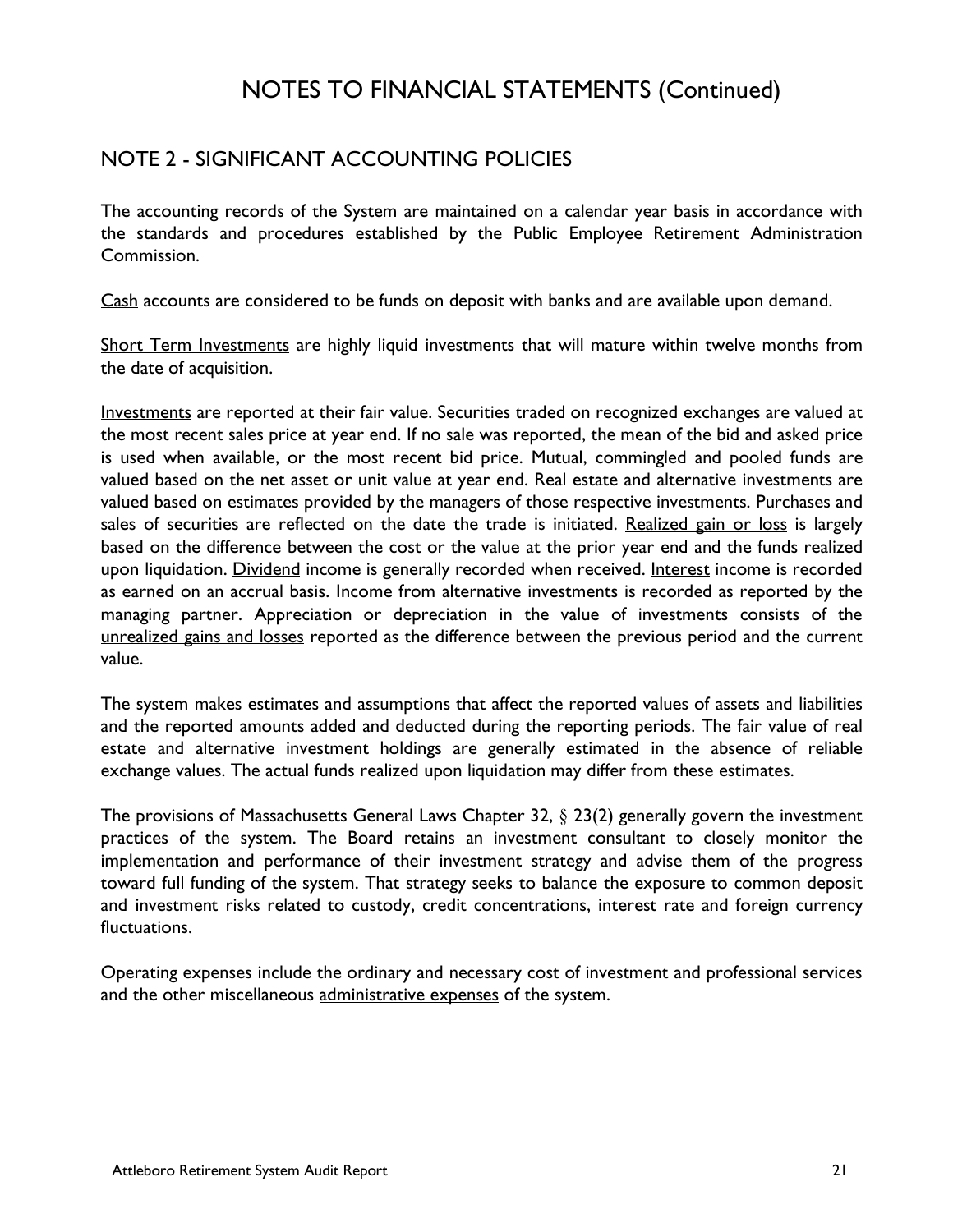The Annuity Savings Fund is the fund in which members' contributions are deposited. Voluntary contributions, re-deposits, and transfers to and from other systems, are also accounted for in this fund. Members' contributions to the fund earn interest at a rate determined by PERAC. Interest for some members who withdraw with less than ten years of service is transferred to the Pension Reserve Fund. Upon retirement, members' contributions and interest are transferred to the Annuity Reserve Fund. Dormant account balances must be transferred to the Pension Reserve Fund after a period of ten years of inactivity.

The Annuity Reserve Fund is the fund to which a member's account is transferred upon retirement from the Annuity Savings Fund and Special Military Service Credit Fund. The annuity portion of the retirement allowance is paid from this fund. Interest is credited monthly to this fund at the rate of 3% annually on the previous month's balance.

The Special Military Service Credit Fund contains contributions and interest for members while on a military leave for service in the Armed Forces who will receive creditable service for the period of that leave.

The **Expense Fund** contains amounts transferred from investment income for the purposes of administering the retirement system.

The Pension Fund contains the amounts appropriated by the governmental units as established by PERAC to pay the pension portion of each retirement allowance.

The Pension Reserve Fund contains amounts appropriated by the governmental units for the purposes of funding future retirement benefits. Any profit or loss realized on the sale or maturity of any investment or on the unrealized gain of a market valued investment as of the valuation date is credited to the Pension Reserve Fund. Additionally, any investment income in excess of the amount required to credit interest to the Annuity Savings Fund, Annuity Reserve Fund, and Special Military Service Credit Fund is credited to this Reserve account.

The Investment Income Account is credited with all income derived from interest and dividends of invested funds. At year-end the interest credited to the Annuity Savings Fund, Annuity Reserve Fund, Expense Fund, and Special Military Service Credit Fund is distributed from this account and the remaining balance is transferred to the Pension Reserve Fund.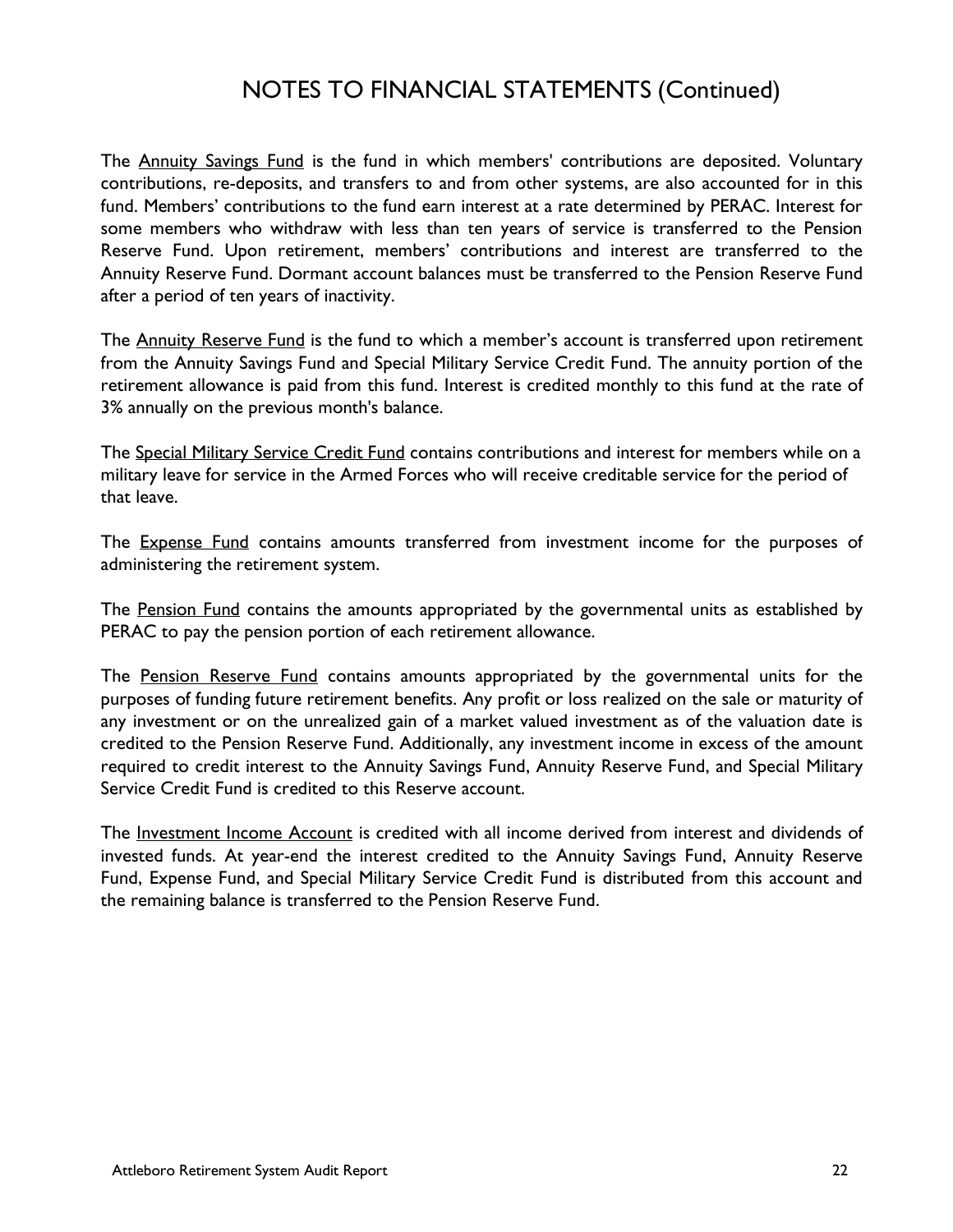## NOTE 3 - SUPPLEMENTARY MEMBERSHIP REGULATIONS

The Attleboro Retirement System submitted the following supplementary membership regulations, which were approved by the Public Employee Retirement Administration Commission:

## *Membership:*

January 17, 2006

Membership Eligibility: An employee who is employed at least twenty (20) hours per week on a permanent basis, shall become a member of the system.

Temporary or Provisional Employees (1): Once an employee has completed six (6) months of service he/she shall join the system. Provisional police and firefighters shall become members upon employment.

Temporary or Provisional Employees (2): Shall become members<sup>\*</sup> of the system upon the date of employment if they work twenty (20) hours or more. If at the end of their probationary period they are terminated, their deductions shall be refunded upon request. \*Membership begins on the date that regular compensation commences for the position which you are employed.

Service Prior to Membership: Credit for service prior to membership shall be computed to credit the member for that proportion of a normal year which the number of days actually worked during that year bears to the normal working year for the department under which the employee serves. The ratio of creditable service will be determined at the time of the buyback calculating the percentage from the hours being worked in relationship to the hours worked during the period of service to be purchased.

Transfers In: The Attleboro Retirement System will not accept a transfer from another system on behalf of an employee who does not meet the minimum requirement of twenty (20) hours per week for membership. Once the employee becomes eligible to be a member of the Attleboro system, a transfer from another system will be accepted and the employee will be credited with the transferred service.

## *Creditable Service:*

January 17, 2006

Full-time Employees Who Become Part-time Employees: An employee who is employed full-time and later becomes part-time will continue membership in the system even if the part-time hours worked fall below the minimum requirement of twenty (20) hours per week. Credit for part-time service less than 20 hours will be pro-rated by taking the actual number of hours worked and dividing by the number of hours which constitute full-time status for the position held.

School Department Employees: Any employee of the Attleboro School Department who is not a certified Teacher and therefore eligible to apply for membership in the retirement system will be given credit for a full year of creditable service if employed at least 20 hours per week and the job they perform occurs only during the school year.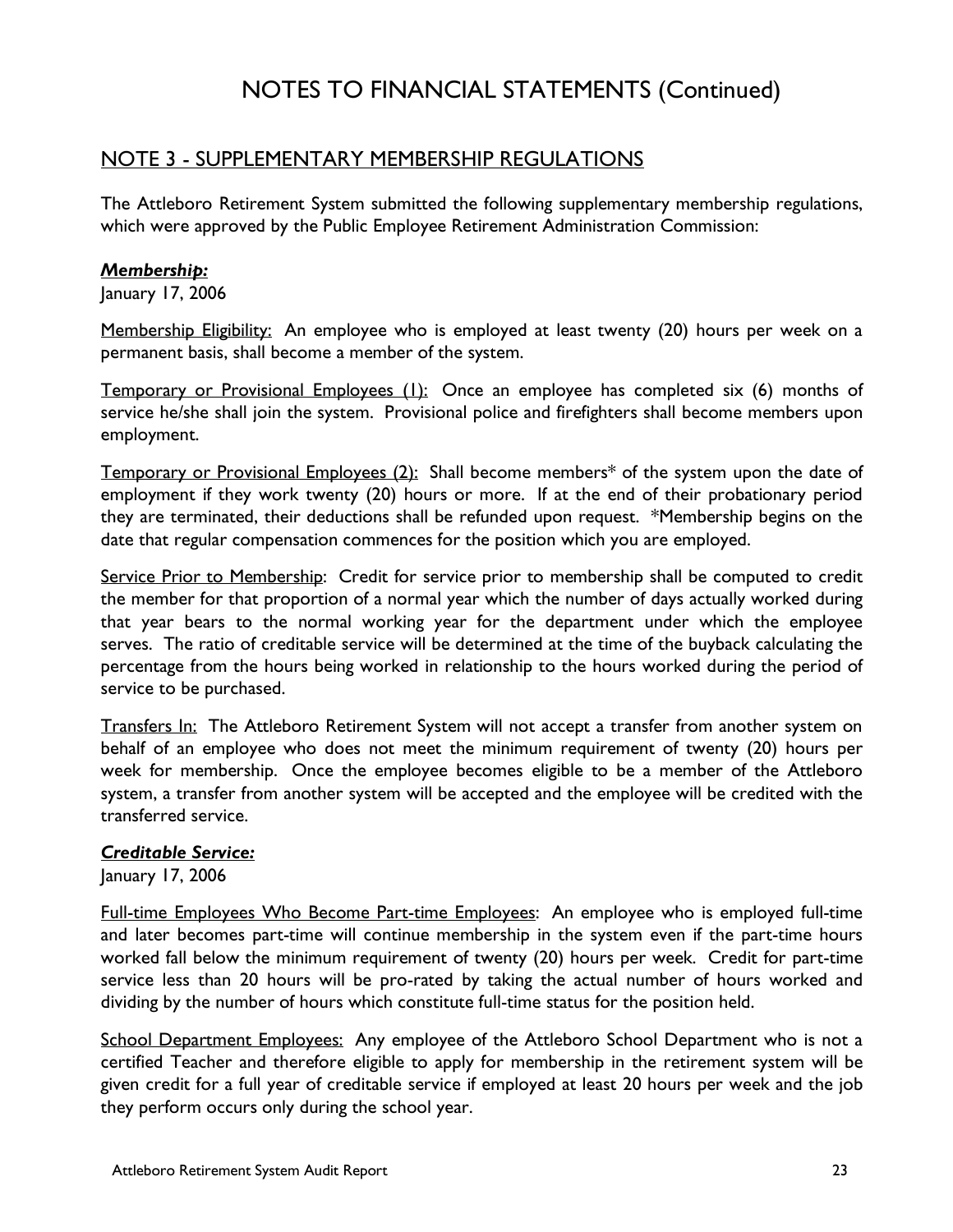## NOTE 4 - ADMINISTRATION OF THE SYSTEM

The System is administered by a five-person Board of Retirement consisting of the City Auditor who shall be a member ex-officio, a second member appointed by the governing authority, a third and fourth member who shall be elected by the members in or retired from the service of such system, and a fifth member appointed by the other four board members.

| Ex-officio Member: Deborah C. Gould  |                         |               |          |
|--------------------------------------|-------------------------|---------------|----------|
| Appointed Member: James M. Castro    |                         | Term Expires: | 02/29/20 |
| <b>Elected Member:</b>               | Gary S. Sagar, Chairman | Term Expires: | 12/31/19 |
| <b>Elected Member:</b>               | Bruce R. Tondreau       | Term Expires: | 12/31/21 |
| Appointed Member: Richard V. Boucher |                         | Term Expires: | 02/05/21 |

The Board members are required to meet at least once a month. The Board must keep a record of all of its proceedings. The Board must annually submit to the appropriate authority an estimate of the expenses of administration and cost of operation of the system. The board must annually file a financial statement of condition for the system with the Executive Director of PERAC.

The investment of the system's funds is the responsibility of the Board. All retirement allowances must be approved by the Retirement Board. The PERAC Actuary performs verification prior to payment, unless the system has obtained a waiver for superannuation calculations allowing them to bypass this requirement. All expenses incurred by the System must be approved by a majority vote of the Board. Payments shall be made only upon vouchers signed by two persons designated by the Board.

Retirement board members and employees are bonded by an authorized agent representing a company licensed to do business in Massachusetts. Fidelity insurance is the only required policy coverage under Ch. 32 §21 and §23 as well as 840 CMR 17.01. The policy is designed to cover specific intentional acts such as theft, fraud or embezzlement and also specify who commits such acts, most commonly employees of the system. This coverage reimburses the system for the losses it suffers as a result of its employees' actions. It does not insure the employees for their illegal acts. Statutorily required coverage is provided by the current fidelity insurance policy to a limit of \$1,000,000 issued through Travelers Casualty & Surety Company. The system also has Fiduciary coverage to a limit of \$50,000,000 under a blanket policy issued through the Massachusetts Association of Contributory Retirement Systems.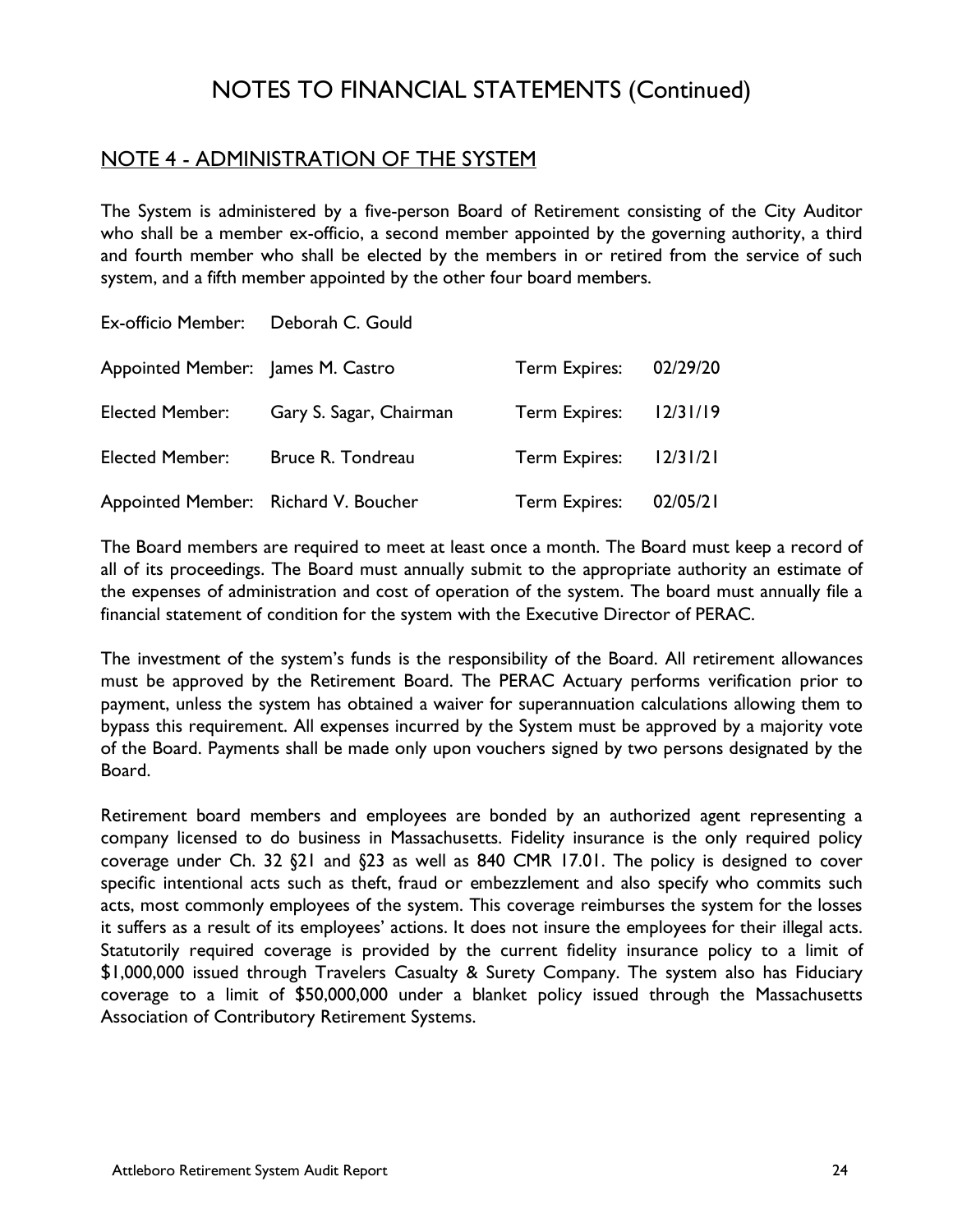## NOTE 5 - ACTUARIAL VALUATION AND ASSUMPTIONS

The most recent actuarial valuation of the System was prepared by Stone Consulting, Inc. as of January 1, 2018.

| The actuarial liability for active members was                       | \$102,548,438 |
|----------------------------------------------------------------------|---------------|
| The actuarial liability for retired members was (includes inactives) | 127,303,037   |
| The total actuarial liability was                                    | \$229,851,475 |
| System assets as of that date were (actuarial value)                 | 143,874,216   |
| The unfunded actuarial liability was                                 | \$85,977,259  |
| The ratio of system's assets to total actuarial liability was        | 62.6%         |
| As of that date the total covered employee payroll was               |               |
|                                                                      |               |

| The normal cost for employees on that date was                           | 9.4% of payroll |
|--------------------------------------------------------------------------|-----------------|
| The normal cost for the employer (including administrative expenses) was | 5.7% of payroll |

The principal actuarial assumptions used in the valuation are as follows:

| <b>Investment Return:</b> | 7.50% per annum                             |
|---------------------------|---------------------------------------------|
| Rate of Salary Increase:  | Gr 1 & 2: 6.5% for first 8 yrs, 4% ultimate |
|                           | Gr 4: 7.0% for first 5 yrs, 4% ultimate     |

## SCHEDULE OF FUNDING PROGRESS AS OF JANUARY 1, 2018

| Actuarial | Actuarial<br>Value of | Actuarial<br>Accrued | Unfunded<br>AAL | <b>Funded</b> | Covered        | UAAL as a<br>$%$ of |
|-----------|-----------------------|----------------------|-----------------|---------------|----------------|---------------------|
| Valuation | <b>Assets</b>         | Liability            | (UAAL)          | Ratio         | Payroll        | Cov. Payroll        |
| Date      | a)                    | b)                   | ' b-a )         | a/b           | $\mathsf{c}$ ) | $(b-a)/c$ )         |
| 1/1/2018  | \$143,874,216         | \$229,851,475        | \$85,977,259    | 62.6%         | \$34,258,885   | 251.0%              |
| 1/1/2016  | \$130,788,384         | \$199,034,275        | \$68,245,891    | 65.7%         | \$31,978,728   | 213.4%              |
| 1/1/2014  | \$112,700,280         | \$172,323,022        | \$59,622,742    | 65.4%         | \$29,239,514   | 203.9%              |
| 1/1/2012  | \$98,889,310          | \$151,925,627        | \$53,036,317    | 65.1%         | \$27,568,303   | 192.4%              |
| 1/1/2010  | \$96,158,771          | \$138,736,445        | \$42,577,674    | 69.3%         | \$26,656,072   | 159.7%              |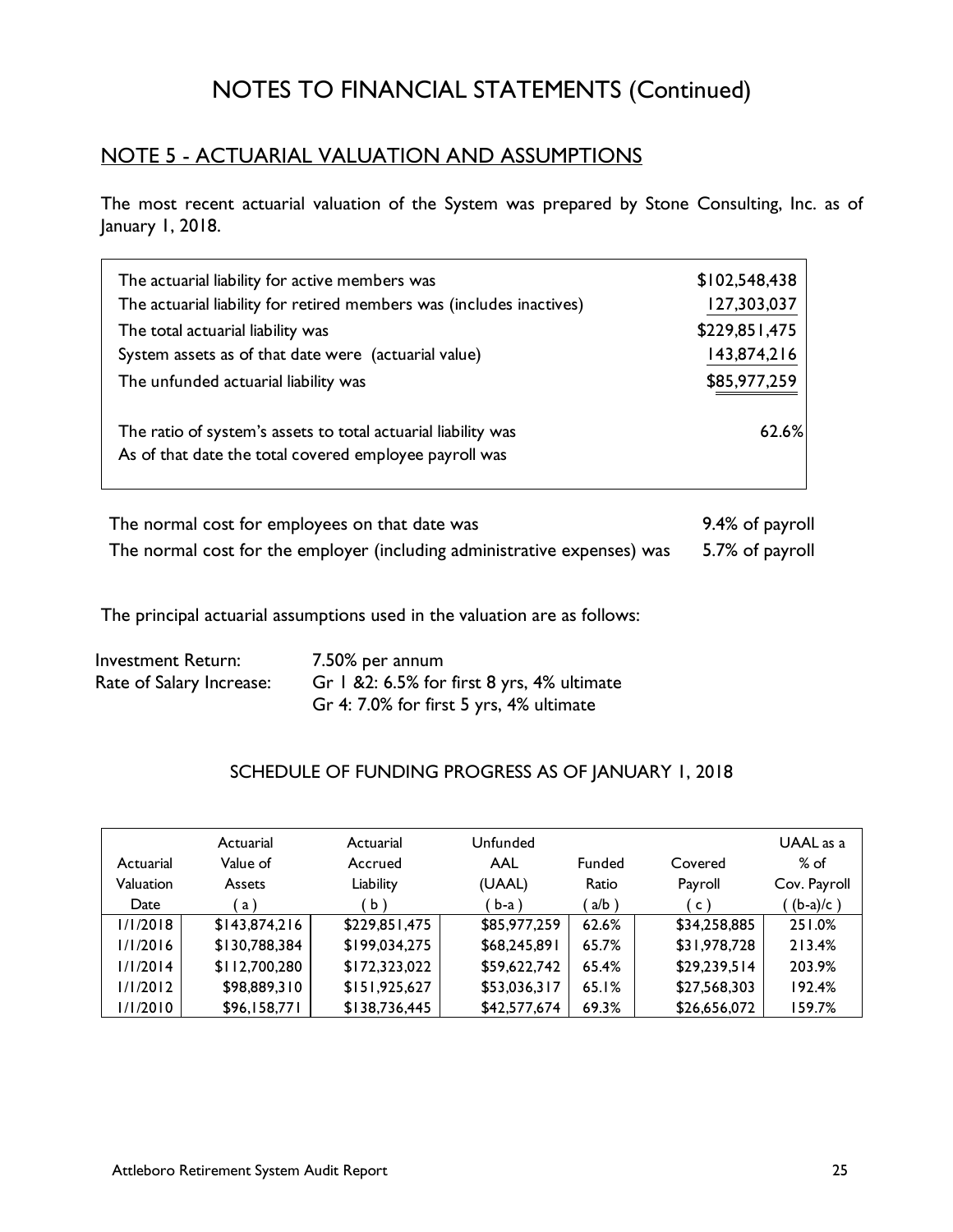## NOTE 6 - MEMBERSHIP EXHIBIT

|                                 | 2008        | 2009         | 2010         | 2011        | 2012        | 2013        | 2014        | 2015        | 2016         | 2017         |
|---------------------------------|-------------|--------------|--------------|-------------|-------------|-------------|-------------|-------------|--------------|--------------|
| <b>Retirement in Past Years</b> |             |              |              |             |             |             |             |             |              |              |
| Superannuation                  | П           | П            | 17           | 12          | 2           | 8           | 17          | 9           | 19           | 28           |
| Ordinary Disability             | $\mathbf 0$ | 0            | 0            | 0           |             | 0           | 0           | 0           | 0            | 0            |
| <b>Accidental Disability</b>    |             | 0            | $\mathbf{2}$ |             | 3           | 6           | 6           |             | 4            |              |
| <b>Total Retirements</b>        | 12          | $\mathbf{H}$ | 19           | 12          | 16          | 24          | 23          | 20          | 23           | 31           |
| Total Retirees, Beneficiaries   |             |              |              |             |             |             |             |             |              |              |
| and Survivors                   | 388         | 391          | 406          | 406         | 391         | 393         | 399         | 411         | 420          | 428          |
| <b>Total Active Members</b>     | 733         | 700          | 672          | 689         | 666         | 673         | 669         | 651         | 651          | 653          |
| <b>Pension Payments</b>         |             |              |              |             |             |             |             |             |              |              |
| Superannuation                  | \$4,664,871 | \$4,983,393  | \$5,324,482  | \$5,731,775 | \$5,924,115 | \$6,138,058 | \$6,491,940 | \$6,859,914 | \$7,338,048  | \$7,803,528  |
| Survivor/Beneficiary Payments   | 195,507     | 191,119      | 197,592      | 223,741     | 344,732     | 262,744     | 288,074     | 270,406     | 282,481      | 314,566      |
| Ordinary Disability             | 63,793      | 63,589       | 63,234       | 69,309      | 83,883      | 52,815      | 50,750      | 51,830      | 52,910       | 54,035       |
| <b>Accidental Disability</b>    | 939,515     | 840,003      | 843,131      | 953,930     | 898,958     | 1,074,262   | 1,247,807   | 1,316,406   | 1,381,864    | 1,386,319    |
| Other                           | 654,900     | 808,716      | 722,762      | 742,629     | 695,466     | 827,677     | 912,474     | 937,358     | 981,717      | 1,073,167    |
| <b>Total Payments for Year</b>  | \$6,518,586 | \$6,886,820  | \$7,151,201  | \$7,721,384 | \$7,947,154 | \$8,355,556 | \$8,991,044 | \$9,435,913 | \$10,037,021 | \$10,631,616 |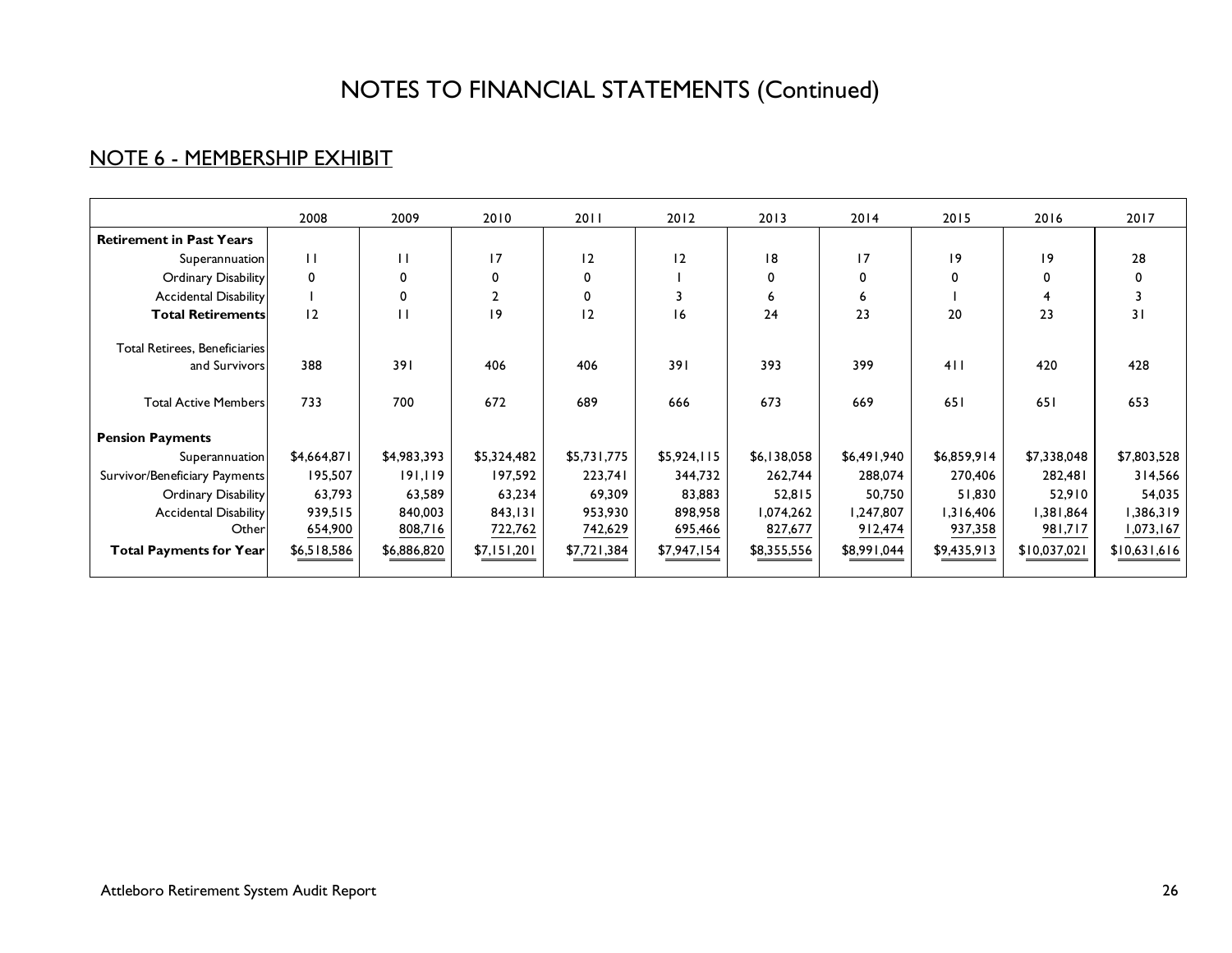**COMMONWEALTH OF MASSACHUSETTS**

**Public Employee Retirement Administration Commission** Five Middlesex Avenue, Suite 304 | Somerville, MA 02145 Phone: 617-666-4446 | Fax: 617-628-4002 TTY: 617-591-8917 | Web: www.mass.gov/perac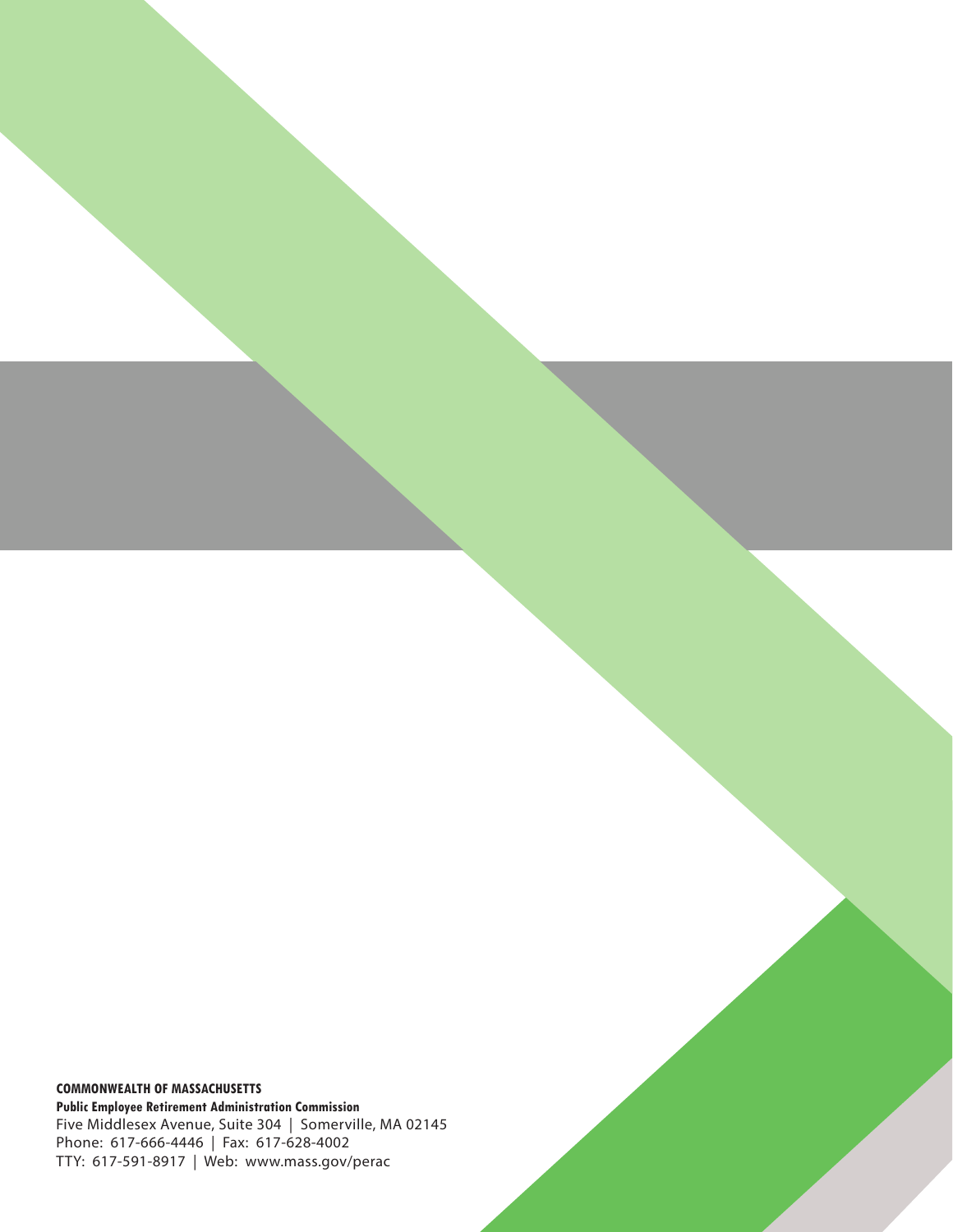# PERAC **COMMONWEALTH OF MASSACHUSET TS | PUBLIC EMPLOYEE RETIREMENT ADMINISTRATION COMMISSION**

PHILIP Y. BROWN, ESQ., *Chairman*

JOHN W. PARSONS, ESQ., *Executive Director*

Auditor SUZANNE M. BUMP | KATHLEEN M. FALLON | KATE FITZPATRICK | JAMES M. MACHADO | ROBERT B. McCARTHY | JENNIFER F. SULLIVAN<br>.

Bruce R. Tondreau, Chairperson Attleboro Retirement Board 77 Park Street Attleboro, MA 02703

**REFERENCE:** Report of the Examination of the Attleboro Retirement Board for the four-year period from January 1, 2014 through December 31, 2017.

Dear Chairperson Tondreau:

The Public Employee Retirement Administration Commission has completed a follow-up review of the findings and recommendations contained in its audit report of the Attleboro Retirement Board for the period referenced above. We conduct these visits as a regular part of the oversight process to ensure the timely implementation of the recommendations contained in that report. The examination also addressed the other matters discussed at the completion of the audit. The results are as follows:

## *1. The Audit Report cited a finding that the Attleboro Retirement Board approved call firefighter buybacks pursuant to c. 32, section 4(2)(b) and (b1/2) that are not valid. Two active members and three retired members had invalid buybacks.*

**Follow-up Result**: Both active members with invalid buybacks were refunded monies paid and creditable service was adjusted. The Board made no changes for the three retired members with invalid buybacks based on recommendations from their legal counsel. The retirement allowances of these three retired members should be recalculated by the Board. This finding is partially resolved.

## *2. The Audit Report cited a finding that three active members' service buyback calculations used incorrect interest rates. Two members purchased prior non-membership time and one member paid for a redeposit of a refund.*

**Follow-up Result**: Our review of the documentation found that refunds were calculated and issued for two of the members. The third member's buyback calculation used regular interest as the correction of errors rate because it was for time when deductions were not taken in error. No correction needed. This finding is resolved.